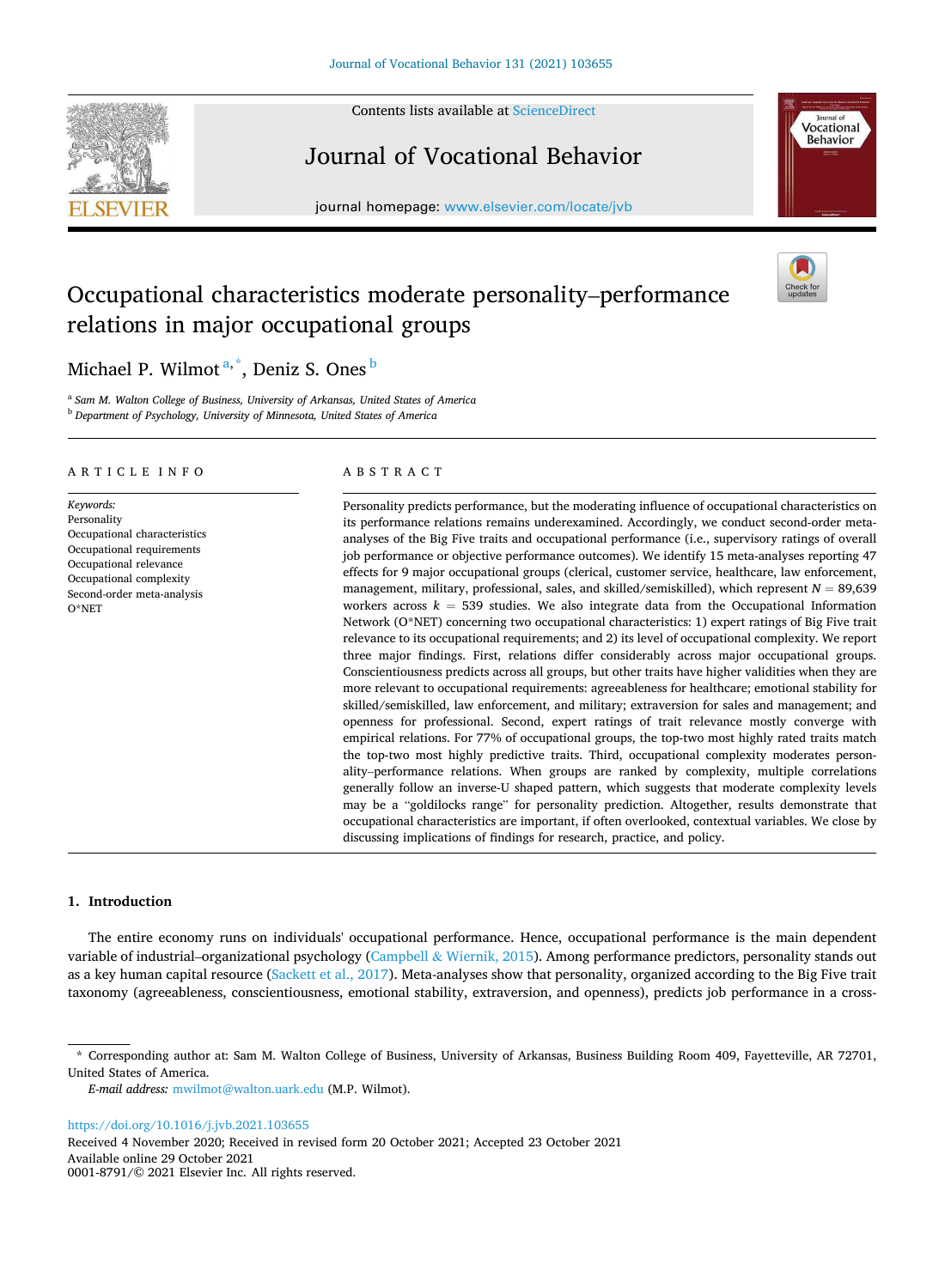section of occupations (Barrick & [Mount, 1991;](#page-16-0) [Judge et al., 2013;](#page-16-0) [Schmidt et al., 2008\)](#page-17-0). However, cross-sectional designs and associated meta-analyses mask effects of occupational characteristics. In response, meta-analysts either examine personality–performance relations within homogeneous occupations (e.g. [\\*Wang et al., 2016](#page-17-0); [Kim et al., 2019\)](#page-16-0) or explore moderators of performance relations between occupations (e.g., Judge & [Zapata, 2015](#page-16-0); [Salgado, 2017](#page-17-0)). However, no extant meta-analysis incorporates both approaches.

Occupations differ. One differentiating characteristic is *occupational requirements*. Each occupation has its associated tasks, contexts, job activities, and goals, as well as the knowledge, skills, abilities, and personal characteristics that are relevant to performance in that occupation ([National Center for O\\*NET Development, 2021](#page-16-0)). If a personality trait shows more relevance to the occupational requirements of one occupation than another, then its relevance should manifest in different performance relations. Likewise, if a trait shows similar relevance to requirements of both occupations, then it should relate to performance similarly. A review of occupationspecific performance gives suggestive support for aligning trait relevance with requirements, but it uses no systematic metric of quantifying relevance, and is dated by two decades ([Barrick et al., 2001\)](#page-16-0).

A second differentiating characteristic is *occupational complexity*, which refers to the cognitive difficulty associated with its task demands (Hunter & [Hunter, 1984](#page-16-0)). Occupations can be ranked by level of complexity, and this has performance implications. For example, cognitive ability is a strong predictor of occupational performance, but its validity increases for higher complexity occupations ([Schmidt et al., 2008](#page-17-0); Steel & [Kammeyer-Mueller, 2009](#page-17-0)). In contrast, psychomotor abilities are modest performance predictors, but their validities are higher for lower complexity occupations (Hunter & [Hunter, 1984](#page-16-0); [Levine et al., 1996](#page-16-0)). Effects of occupational complexity on personality–performance relations are comparatively understudied, but the extant evidence suggests some moderation for certain traits ([Salgado, 2017](#page-17-0); Wilmot & [Ones, 2019\)](#page-17-0).

Personality is an important predictor of occupational performance, but pressing questions about the nature of its occupational relations. Specifically, how do the Big Five traits relate to occupation-specific performance? Do some traits show stronger relations within and/or between occupations? Does trait relevance to occupational requirements help to illumine relations? And does occupational complexity affect personality–performance relations across occupations? These questions are difficult to answer because meta-analyses of personality and occupational performance are widely scattered across the literature. Further, they have never been integrated with empirical data quantifying occupational requirements and complexity. As a result, what is needed is an exhaustive quantitative review of personality–occupational performance relations in major occupational groups that examines the moderating effects of occupational characteristics, thereby enabling a synthesis and summary of decades of scholarship on this important subject.

Accordingly, we quantitatively review the relations of the Big Five personality traits and performance in occupations, as reported in extant meta-analyses. To represent occupations across the economy within the bounds of the available data, we use the U.S. Bureau of Labor Statistics' *Standard Occupational Classification* (SOC) system ([U.S. Bureau of Labor Statistics, 2018](#page-17-0)) as an organizing framework. Specifically, we use the system's broadest level of classifying similar occupations to organize our data: *major groups*. Overall, we identify 15 meta-analyses reporting 47 independent personality–occupational performance effects for nine major groups (clerical, customer service, healthcare, law enforcement, management, military, professional, sales, and skilled/semiskilled), which represent *N*   $= 89,639$  workers across  $k = 539$  studies. We update all meta-analytic effects using a common set of corrections, which similarly address the statistical artifacts across contributing meta-analyses (Hunter & [Schmidt, 2014](#page-16-0)). We then combine effects of independent meta-analyses using *second-order meta-analysis* (Schmidt & [Oh, 2013\)](#page-17-0). We also assemble an occupational characteristics database using the Department of Labor's *Occupational Information Network* (O\*NET). For each major occupational group, we append five scores that quantify the ratings of job analysts about the relevance of each Big Five trait to its occupational requirements, and one score that quantifies its overall occupational complexity level. Finally, we rank-order the nine major occupational groups by their level of overall occupational complexity.

Using this integrated database, we answer three major research questions: 1) How do the Big Five traits relate to occupational performance in major occupational groups? 2) How do expert ratings of trait relevance to occupational requirements compare with empirical relations? And 3) does occupational complexity moderate personality–occupational performance relations across occupational groups?

# *1.1. Occupational characteristics*

An early quantitative review of personality and occupational-specific performance found that conscientiousness displays consistent, moderate prediction across five occupations, whereas the remaining traits only predict in certain occupations (e.g., extraversion and sales; Barrick et al. 2001). Despite suggestive support, the review did not quantify trait relevance. It also included few metaanalyses (one to three per occupation), and its methods ignored the variability between meta-analyses. The ensuing years have seen advances on all these accounts, including additional occupation-specific meta-analyses ([Salgado et al., 2015\)](#page-17-0), meta-analyses of formerly unstudied occupations (e.g., [Darr, 2011](#page-16-0)), and the development of methods for second-order meta-analysis ([Schmidt](#page-17-0)  $\&$  Oh, [2013\)](#page-17-0). In addition, other work shows the predictive and explanatory advantages of aligning traits to relevant requirements, such as properties of work contexts ([Judge et al., 2013\)](#page-16-0), job characteristics [\(McCloy, 1994\)](#page-16-0), higher-order goals ([Barrick et al., 2013](#page-16-0)), and specific performance criteria (Hogan & [Holland, 2003\)](#page-16-0). Nevertheless, a quantification of trait relevance to the occupational requirements of specific occupational groups is absent.

The U.S. Department of Labor's Occupational Information Network (O\*NET) is the preeminent source of occupational information in the U.S. [\(O\\*NET OnLine, 2021](#page-16-0)). Its database contains hundreds of standardized, occupation-specific descriptors for nearly 1000 occupations across the economy. It is publicly available and regularly updated based on information provided by occupational incumbents and job analysts. Among its myriad descriptors, O\*NET reports data relevant to occupational requirements. For all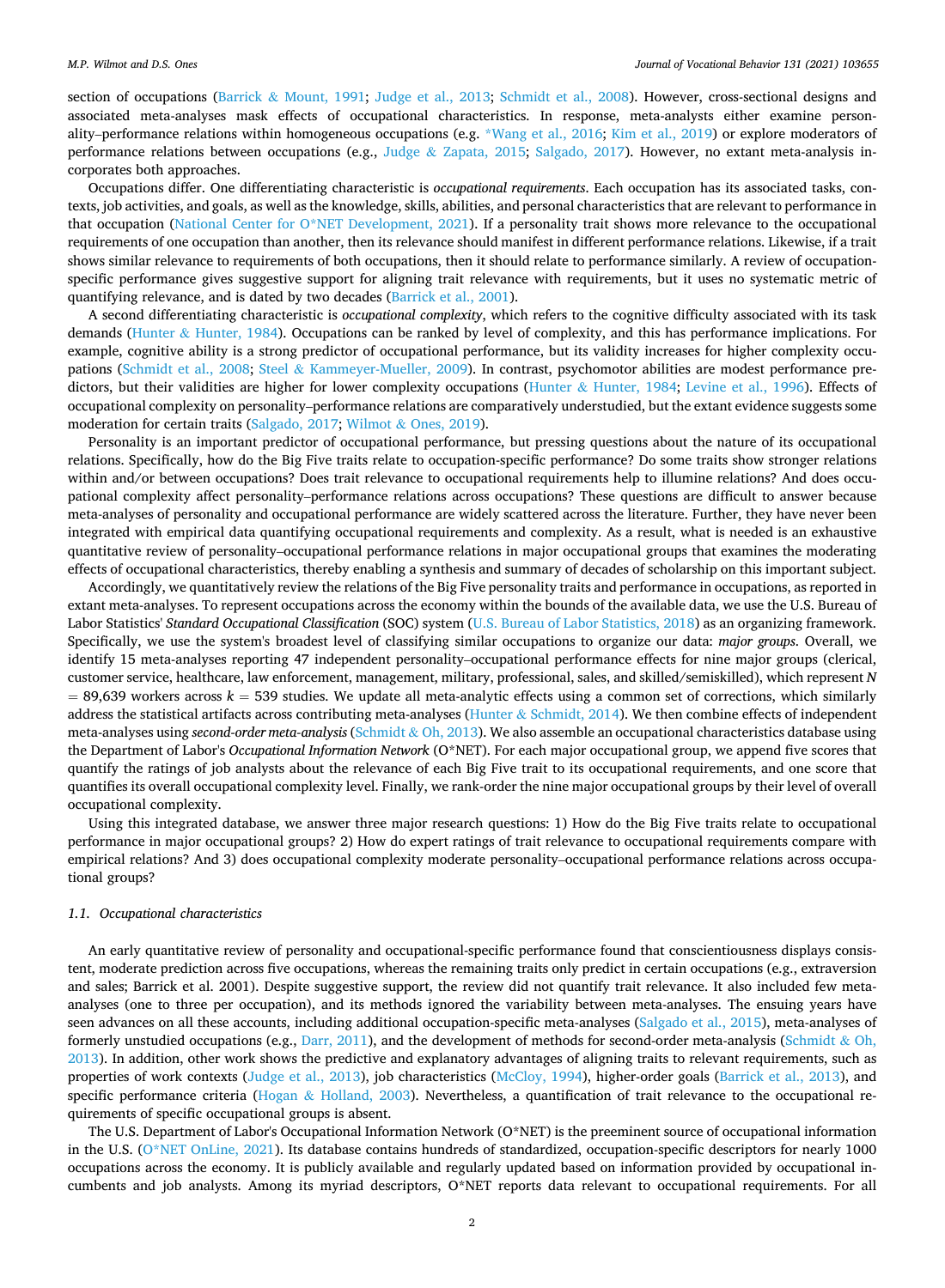#### *M.P. Wilmot and D.S. Ones*

occupations in its database, O\*NET reports ratings of *work styles*, which refer to personal characteristics that affect how well a person performs in an occupation ([O\\*NET OnLine, 2021](#page-16-0)). Ratings are given by job analysts who rated the relevance of 16 work styles to requirements of the occupation. Prior research links these work styles to Big Five traits (Sackett & [Walmsley, 2014\)](#page-16-0), which enables the possibility of constructing scales that reflect expert ratings of trait relevance to occupational requirements. In this context, job analyst ratings are judgments about the content validity of personality constructs. A debate exists about whether content validity and criterionrelated validity converge in the domain of cognitive ability [\(Murphy, 2009;](#page-16-0) [Schmidt, 2012, 2012b\)](#page-17-0), which has implications for establishing job relevance in validation studies. However, this question has not been tested in the domain of personality. Thus, we examined the correspondence between content-related and criterion-related validity evidence.

Occupational complexity is another relevant occupational characteristic; if it is aligned to a corresponding predictor, it can moderate relations to performance. For example, the validity of cognitive ability increases in higher complexity occupations (for a review, see [Ones, Dilchert, Deller, et al., 2012](#page-16-0)), whereas validities of psychomotor abilities increase in lower complexity occupations (Hunter & [Hunter, 1984](#page-16-0); [Levine et al., 1996](#page-16-0)). Compared to these abilities, less is known about the effect of occupational complexity on personality–performance relations. Extant results indicate that higher complexity attenuates relations for certain traits (i.e., consci-entiousness; Wilmot & [Ones, 2019](#page-17-0)), but it accentuates relations for others (i.e., openness; [Salgado, 2017\)](#page-17-0). However, neither of these two meta-analyses systematically examined the effect of occupational complexity across major occupational groups for each Big Five trait individually or collectively. If an updated review of personality–performance relations in occupations were to incorporate the potential moderating effect of this key occupational characteristic, then it would significantly advance the literature. It is noteworthy then that O\*NET also reports occupational complexity data. Job analysts rated the complexity of occupations across the dimensions of data, people, and things ([U.S. Employment Service, 1997](#page-17-0)). Typically, these ratings are combined to form an index of overall occupational complexity (Hunter & [Hunter, 1984;](#page-16-0) Steel & [Kammeyer-Mueller, 2009;](#page-17-0) Wilmot & [Ones, 2019](#page-17-0)). Thus, O\*NET has high-quality, occupational characteristics data relevant to the present study.

#### *1.2. The present study*

Personality predicts occupational performance. However, previous cross-sectional meta-analyses did not systematically test the moderating effects of key occupational characteristics. Drawing on 15 meta-analyses reporting 47 effects for nine major occupational groups  $(k = 539$  studies,  $N = 89,639$ , and integrating them with O\*NET data on occupational requirements and complexity, we aim to answer the following research questions: How do the Big Five traits relate to occupational performance across major occupational groups? How do expert ratings of trait relevance to occupational requirements compare to the empirical relations (i.e., how strongly do content validity ratings and criterion-related validities converge)? And, finally, does complexity moderate personality–occupational performance relations across major occupational groups?

# **2. Methods**

#### *2.1. Literature search*

We used five search strategies to locate personality and occupation-specific performance meta-analyses appearing between January 1990 and July 31, 2020. We used the following search string in 1) PsycINFO [(meta-analy\* OR quantitative review OR systematic review).m\_titl. AND (personality OR trait OR temperament OR (five factor model) OR FFM OR (Big Five) OR conscientiousness OR extraversion OR openness OR agreeableness OR (emotional stability) OR neuroticism).mp] and 2) a parallel string in Web of Science, both of which limited records to the English language only, 3) gathered studies from reference sections of reviews of Big Five metaanalyses (Barrick et al., 2001; [Borghans et al., 2008](#page-16-0); [Brandstatter, 2011](#page-16-0); [Connelly et al., 2014; Judge et al., 2008;](#page-16-0) ; [Ones et al., 2007](#page-16-0); [Ones et al., 2005](#page-16-0); [Ozer and Benet-Martínez, 2006; Roberts et al., 2007;](#page-16-0) [Wilmot, 2017;](#page-17-0) Wilmot & [Ones, 2019](#page-17-0); [Wilmot et al., 2019](#page-17-0)), and 4) completed manual searches, on July 31, 2020, for in-press articles in journals that publish occupation relevant meta-analyses (i.e., *European Journal of Personality, European Journal of Work and Organizational Psychology, Human Performance, International Journal of Selection and Assessment, Journal of Applied Psychology, Journal of Management, Journal of Occupational and Organizational Psychology, Journal of Personality and Social Psychology, Journal of Research in Personality, Journal of Vocational Behavior, Personality and Individual Differences, Personality and Social Psychology Review, Personnel Psychology, Psychological Bulletin*). The total number of records identified through our electronic, reference, and manual searches was 5020. After removing duplicates, 2026 records remained eligible for screening.

## *2.2. Inclusion criteria*

A record had to meet five criteria to be included in our final database. It had to be 1) a meta-analysis (i.e., primary studies excluded), 2) published (i.e., unpublished dissertations and conference papers excluded), 3) in the English language, 4) reporting the zero-order relation of at least one Big Five trait to *occupational performance*, which was defined as supervisory ratings of overall job performance or objective performance outcomes (i.e., productivity; cf. Barrick & [Mount, 1991](#page-16-0)), in 5) a major occupational group ([U.S.](#page-17-0) [Bureau of Labor Statistics, 2018\)](#page-17-0). After our initial screening, 1560 records were excluded because they were not meta-analyses or did not report personality trait relations. We also rejected 49 unpublished records, as well as 417 other records that did not report performance relations in a specific occupation. Thus, after our initial screening, 19 published meta-analytic records were included in our final database.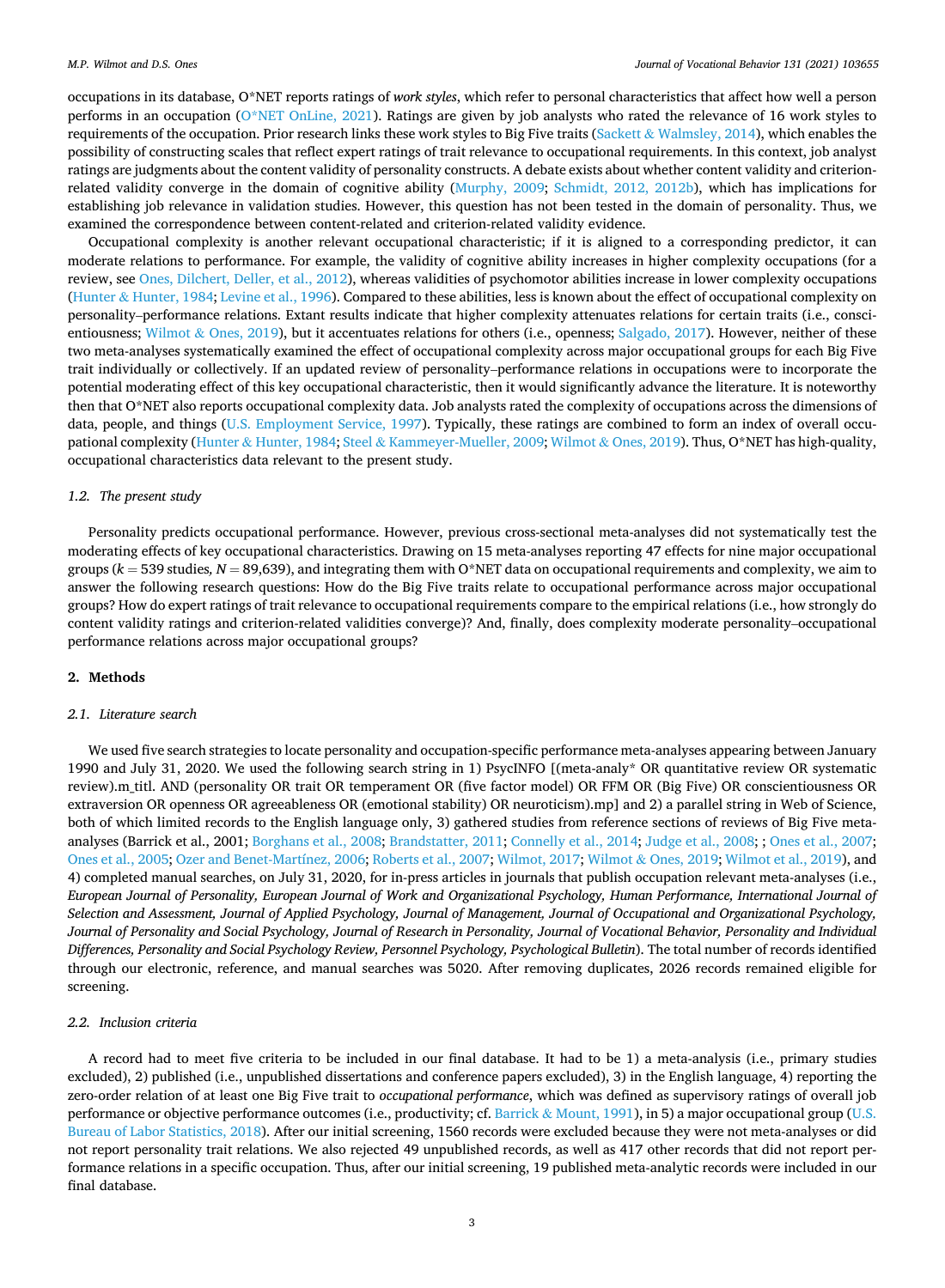<span id="page-3-0"></span>To qualify for inclusion in our second-order review, an occupational effect had to meet three criteria. It had to 1) have sufficient data for analysis, 2) use personality self-reports, and 3) come from an independent meta-analysis. When an occupational effect was reported in multiple, non-independent meta-analyses, we selected the effect from the more comprehensive meta-analysis; when an occupational effect was reported in multiple, independent meta-analyses, we combined effects using second-order meta-analysis. Because occupational effects from newer and/or more comprehensive meta-analyses were available, we excluded four records from our second-order review (i.e., Klassen & [Tze, 2014;](#page-16-0) [Mount et al., 1998](#page-16-0); [Tett et al., 1991](#page-17-0); [Vinchur et al., 1998\)](#page-17-0). Altogether, 15 metaanalyses reporting 47 independent effects met inclusion criteria across nine major occupational groups: clerical, customer service, healthcare, law enforcement, management, military, professional, sales, and skilled/semiskilled.

# **Table 1**

Summary of second-order meta-analyses of the big five traits and occupational performance across major occupational groups.

| Variable                       | $\boldsymbol{m}$ | k   | $\boldsymbol{N}$ | $\bar{r}$ | $SD_r$       | $\overline{\rho}_M$ | $SD_{\rho}$ | 95% CI  |      | 80% CR  |      |
|--------------------------------|------------------|-----|------------------|-----------|--------------|---------------------|-------------|---------|------|---------|------|
|                                |                  |     |                  |           |              |                     |             | LO      | HI   | LO      | H    |
| Agreeableness                  |                  |     |                  |           |              |                     |             |         |      |         |      |
| Skilled/semiskilled            | 6                | 70  | 12,191           | 0.05      | 0.12         | 0.08                | 0.03        | 0.02    | 0.08 | 0.04    | 0.12 |
| Clerical                       | 3                | 13  | 2337             | 0.11      | 0.08         | 0.18                | 0.03        | 0.07    | 0.16 | 0.14    | 0.22 |
| Sales                          | 6                | 49  | 6374             | 0.02      | 0.15         | 0.03                | 0.01        | $-0.02$ | 0.06 | 0.02    | 0.04 |
| Military                       | 3                | 14  | 3453             | 0.06      | 0.11         | 0.10                | 0.00        | 0.01    | 0.12 | 0.10    | 0.10 |
| Healthcare                     | 3                | 11  | 1230             | 0.16      | 0.13         | 0.25                | 0.00        | 0.08    | 0.23 | 0.25    | 0.25 |
| Customer service               | $\overline{2}$   | 10  | 1401             | 0.07      | 0.11         | 0.11                | 0.00        | 0.003   | 0.14 | 0.11    | 0.11 |
| Law enforcement                | 4                | 24  | 3206             | 0.06      | 0.11         | 0.10                | 0.00        | 0.01    | 0.10 | 0.10    | 0.10 |
| Management                     | 6                | 90  | 17,539           | 0.03      | 0.09         | 0.05                | 0.03        | 0.01    | 0.05 | 0.02    | 0.09 |
| Professional                   | $\overline{7}$   | 65  | 5250             | 0.02      | 0.09         | 0.04                | 0.01        | 0.003   | 0.05 | 0.02    | 0.06 |
| Conscientiousness              |                  |     |                  |           |              |                     |             |         |      |         |      |
| Skilled/semiskilled            | 6                | 86  | 16,303           | 0.15      | 0.11         | 0.24                | 0.11        | 0.13    | 0.17 | 0.09    | 0.38 |
| Clerical                       | 3                | 20  | 4182             | 0.16      | 0.09         | 0.25                | 0.00        | 0.12    | 0.19 | 0.25    | 0.25 |
| Sales                          | 6                | 71  | 9991             | 0.17      | 0.13         | 0.27                | 0.05        | 0.14    | 0.20 | 0.21    | 0.33 |
| Military                       | 4                | 38  | 13,950           | 0.19      | 0.08         | 0.31                | 0.04        | 0.17    | 0.22 | 0.26    | 0.35 |
| Healthcare                     | 3                | 22  | 1820             | 0.21      | 0.10         | 0.33                | 0.05        | 0.17    | 0.25 | 0.26    | 0.40 |
| Customer service               | 4                | 23  | 3410             | 0.14      | 0.12         | 0.23                | 0.03        | 0.09    | 0.19 | 0.19    | 0.26 |
| Law enforcement                | $\overline{4}$   | 29  | 3785             | 0.15      | 0.15         | 0.23                | 0.12        | 0.09    | 0.20 | 0.08    | 0.38 |
| Management                     | 9                | 116 | 21,570           | 0.11      | 0.10         | 0.17                | 0.02        | 0.09    | 0.13 | 0.15    | 0.20 |
| Professional                   | 6                | 83  | 7467             | 0.09      | 0.15         | 0.14                | 0.01        | 0.05    | 0.12 | 0.12    | 0.15 |
| <b>Emotional stability</b>     |                  |     |                  |           |              |                     |             |         |      |         |      |
| Skilled/semiskilled            | 6                | 77  | 11,495           | 0.09      | 0.12         | 0.14                | 0.06        | 0.06    | 0.11 | 0.06    | 0.22 |
| Clerical                       | $\overline{2}$   | 11  | 2049             | 0.11      | 0.05         | 0.17                | 0.00        | 0.08    | 0.14 | 0.17    | 0.17 |
| Sales                          | 6                | 54  | 6424             | 0.06      | 0.13         | 0.10                | 0.00        | 0.03    | 0.10 | 0.10    | 0.10 |
| Military                       | 4                | 36  | 9633             | 0.16      | 0.08         | 0.25                | 0.03        | 0.13    | 0.19 | 0.21    | 0.29 |
| Healthcare                     | 3                | 21  | 1741             | 0.06      | 0.12         | 0.09                | 0.00        | 0.004   | 0.11 | 0.09    | 0.09 |
| Customer service               | 3                | 10  | 1482             | 0.08      | 0.08         | 0.13                | 0.00        | 0.03    | 0.13 | 0.13    | 0.13 |
| Law enforcement                | $\overline{4}$   | 29  | 3691             | 0.09      | 0.09         | 0.14                | 0.08        | 0.06    | 0.12 | 0.04    | 0.24 |
| Management                     | 8                | 112 | 19,908           | 0.04      | 0.09         | 0.07                | 0.04        | 0.03    | 0.06 | 0.02    | 0.12 |
| Professional                   | 7                | 90  | 9238             | 0.03      | 0.09         | 0.04                | 0.03        | 0.01    | 0.05 | 0.01    | 0.08 |
| Extraversion                   |                  |     |                  |           |              |                     |             |         |      |         |      |
| Skilled/semiskilled            | 6                | 74  | 12,322           | 0.02      | 0.10         | 0.04                | 0.04        | 0.001   | 0.05 | $-0.02$ | 0.10 |
| Clerical                       | 3                | 15  | 2720             | 0.09      | 0.12         | 0.14                | 0.03        | 0.03    | 0.15 | 0.11    | 0.17 |
| Sales                          | 6                | 59  | 7606             | 0.09      | 0.13         | 0.14                | 0.02        | 0.06    | 0.12 | 0.11    | 0.17 |
| Military                       | 4                | 29  | 7411             | 0.08      | 0.11         | 0.13                | 0.00        | 0.04    | 0.12 | 0.13    | 0.13 |
| Healthcare                     | 3                | 17  | 1439             | 0.07      | 0.09         | 0.11                | 0.00        | 0.02    | 0.11 | 0.11    | 0.11 |
| Customer service               | 3                | 13  | 1961             | 0.08      | 0.13         | 0.13                | 0.00        | 0.01    | 0.16 | 0.13    | 0.13 |
| Law enforcement                | $\overline{4}$   | 27  | 3490             | 0.07      | 0.11         | 0.10                | 0.05        | 0.02    | 0.11 | 0.04    | 0.16 |
| Management                     | 7                | 114 | 21,993           | 0.09      | 0.13         | 0.14                | 0.04        | 0.06    | 0.11 | 0.08    | 0.19 |
| Professional                   | 6                | 82  | 6306             | 0.02      | 0.13         | 0.02                | 0.08        | $-0.01$ | 0.04 | $-0.08$ | 0.13 |
| Openness                       |                  |     |                  |           |              |                     |             |         |      |         |      |
| Skilled/semiskilled            | 5                | 55  | 9341             | 0.02      | 0.10         | 0.03                | 0.01        | $-0.01$ | 0.05 | 0.02    | 0.04 |
| Clerical                       | 3                | 13  | 2454             | 0.11      | 0.12         | 0.17                | 0.03        | 0.05    | 0.17 | 0.14    | 0.21 |
| Sales                          | 5                | 35  | 4254             | 0.02      | 0.14         | 0.03                | 0.00        | $-0.03$ | 0.06 | 0.03    | 0.03 |
| Military                       | 3                | 12  | 2441             | 0.10      | 0.07         | 0.16                | 0.08        | 0.06    | 0.14 | 0.06    | 0.25 |
|                                | 3                | 9   | 1107             | 0.01      |              | 0.02                | 0.09        | $-0.05$ | 0.08 | $-0.10$ | 0.14 |
| Healthcare<br>Customer service | 3                | 9   | 1337             | 0.07      | 0.10<br>0.10 | 0.11                | 0.00        | 0.01    | 0.13 | 0.11    | 0.11 |
| Law enforcement                | 4                | 23  | 3104             | 0.04      | 0.11         | 0.06                | 0.05        | $-0.01$ | 0.08 | 0.002   | 0.12 |
|                                |                  | 79  |                  |           |              |                     |             |         |      |         | 0.13 |
| Management                     | 6<br>7           |     | 16,353           | 0.05      | 0.11         | 0.08                | 0.04        | 0.03    | 0.07 | 0.03    |      |
| Professional                   |                  | 86  | 6925             | 0.13      | 0.13         | 0.20                | 0.04        | 0.10    | 0.15 | 0.15    | 0.26 |

*Note.*  $m =$  total number of independent meta-analyses,  $k =$  number of independent samples,  $N =$  total sample size,  $\bar{r} =$  mean sample-size weighted observed correlation,  $SD_r$  = mean observed standard deviation,  $\bar{p}_M$  = second-order, grand mean population correlation (bold) corrected for unreliability in the predictor and the criterion,  $SD_0$  = standard deviation of population correlation,  $95\%$  CI = 95% confidence interval around observed correlation, *80% CR* = 80% credibility interval around population correlation.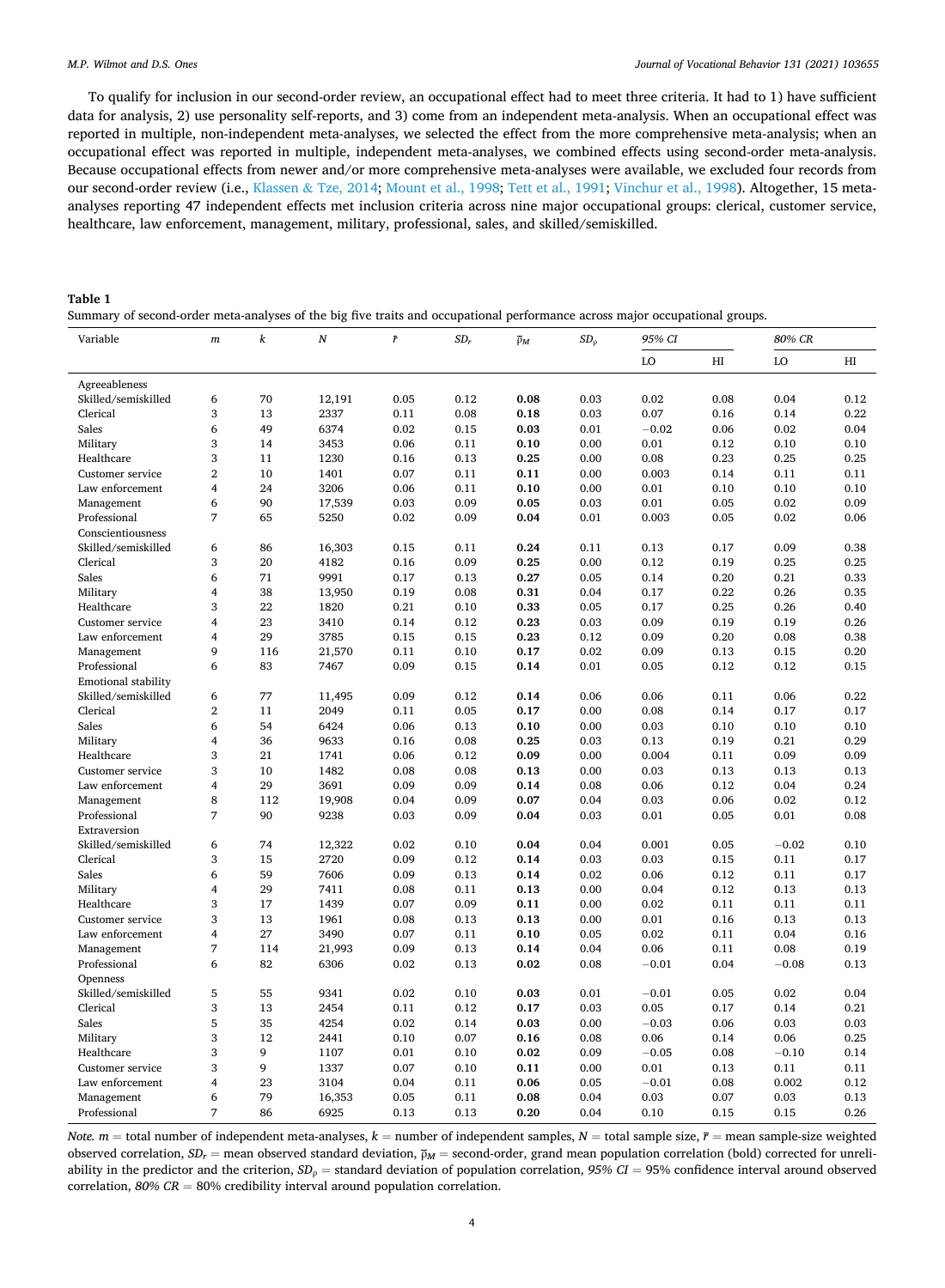#### *2.3. Meta-analytic database and procedures*

We systematically extracted descriptive information from qualifying records, including the name of the major occupational group; the personality trait(s) assessed, and inventory used; the total number of independent samples (*k*); the total sample size (*N*); the mean sample-size weighted observed correlation ( $\bar{r}$ ); and an index of between-studies variability. We also coded reliability and/or range restriction information for the Big Five traits, as well as for occupational performance. Some meta-analyses did not report complete descriptive data, so some estimation was required (for details, see Supplementary Methods in the online supplementary material).

#### *2.4. Statistical corrections*

No new first-order meta-analyses were conducted in this review. Instead, we used procedures from psychometric meta-analysis (Hunter  $\&$  [Schmidt, 2014\)](#page-16-0) to update estimates from qualifying meta-analyses with a common set of statistical corrections that addressed sampling error, measurement error, and range restriction. To correct for measurement error and range restriction in personality traits, we used frequency-weighted artifact distributions reported by [Park et al. \(2020\)](#page-16-0) and *u*-values from meta-analyses reporting them (i.e., Barrick & [Mount, 1991](#page-16-0); Hurtz & [Donovan, 2000](#page-16-0); Lado & [Alonso, 2017](#page-16-0); [Salgado, 1997](#page-17-0)). We corrected for attenuation in the criterion using the estimate from Salgado et al. (2015). The estimates used in our corrections are as follows: agreeableness ( $\bar{r}_{xx} = 0.75$ ,  $u_{xx} = 0.92$ ), conscientiousness ( $\bar{r}_{xx} = 0.79$ ,  $u_{xx} = 0.91$ ), emotional stability ( $\bar{r}_{xx} = 0.81$ ,  $u_{xx} = 0.91$ ), extraversion ( $\bar{r}_{xx}$  = 0.80,  $u_{xx}$  = 0.92), openness ( $\bar{r}_{xx}$  = 0.75,  $u_{xx}$  = 0.93), and occupational performance ( $\bar{r}_{yy}$  = 0.61).

## *2.5. Second-order meta-analyses*

Second-order meta-analysis extends psychometric meta-analysis by enabling the cumulation of independent meta-analytic estimates, which helps refine population parameter estimates and accounts for second-order sampling error (Schmidt  $\&$  [Oh, 2013\)](#page-17-0). As inputs, the method requires basic descriptive statistics (i.e.,  $k$ ,  $N$ ,  $\bar{r}$ , and  $SD_r$ ) and mean population correlations  $(\bar{p})$  from two or more meta-analyses. Second-order meta-analysis reports a common set of statistics. First, *m* summarizes the total number of contributing meta-analyses. Second, the grand mean population correlation (ρ*M*) and its variance (*VARTrue*) are estimates of second-order parameters, having accounted for measurement error, range restriction, and second-order sampling error. Third, confidence and credibility intervals are also calculated. Confidence intervals (*CI*s) are based on the standard error of the mean observed variance between metaanalyses. Credibility intervals (*CR*s) are based on the mean corrected variance between meta-analyses; estimates with 80% CRs excluding zero are typically interpreted as generalizing across contexts (Hunter & [Schmidt, 2014\)](#page-16-0). Altogether, we conducted a total of 45 second-order meta-analyses (for details, see Supplementary Results in the online supplementary material).

## *2.6. Synthetic meta-matrices*

Meta-analysis is often combined with multiple regression to investigate how the Big Five traits relate to a criterion of interest. A common approach in such analyses is to construct a synthetic correlation matrix by combining meta-analyses of Big Five–criterion correlations with a previously published meta-analytic intercorrelation matrix among the Big Five. Several Big Five meta-analytic intercorrelation matrices exist in the literature and evidence suggests that matrix selection can impact conclusions ([Park et al.,](#page-16-0) [2020\)](#page-16-0). Accordingly, we constructed synthetic meta-matrices for our regression analyses. To do so, we made a list of personality inventories used in the primary studies included in the 15 meta-analyses qualifying for our review. We gathered personality inventory information from the text or appendix of the meta-analysis (e.g. Lado & [Alonso, 2017](#page-16-0); [Salgado, 1997;](#page-17-0) [Salgado et al., 2015](#page-17-0)), by contacting the corresponding author of the meta-analysis, or by manually retrieving and coding the constituent primary studies included in the References. Afterward, we created a set of weights based on the percentage of studies using a particular inventory in an occupation-specific second-order meta-analysis (for details of inventories and associated percentage weights [out of 100%] represented in second-order meta-analyses of major occupational groups, see the Supplementary Results).

Using the aforementioned weights and their associated inventory specific Big Five meta-analytic intercorrelation matrices found in [Park et al. \(2020, p. 1514\)](#page-16-0), we constructed synthetic meta-matrices for each major occupational group. We corrected all Big Five intercorrelations for attenuation using the same coefficients reported above. Thus, each major occupational group had its own synthetic meta-matrix representative of inventories cumulated in its second-order meta-analyses. We combined each synthetic metamatrix with its associated occupational performance correlations from [Table 1](#page-3-0) and then used these data as inputs for our multiple regression analyses.

#### *2.7. Multiple regression analyses*

We estimated nine multiple regression models to estimate the contribution of the Big Five traits to occupational performance in each major occupational group. We used harmonic means for each occupational group from [Table 1](#page-3-0) as the sample sizes in these analyses. To determine the relative importance of each Big Five trait, we computed *general dominance weights* (Azen & [Budescu, 2003](#page-16-0)), which consist of the mean predictive contribution of each trait across all possible subset regression models. For ease of interpretability, we rescaled dominance weights by  $R^2$  to sum to 100%. In reporting, we focus on relative importance weights  $\geq$ 10% (for regression output and relative importance analyses, see the Supplementary Results).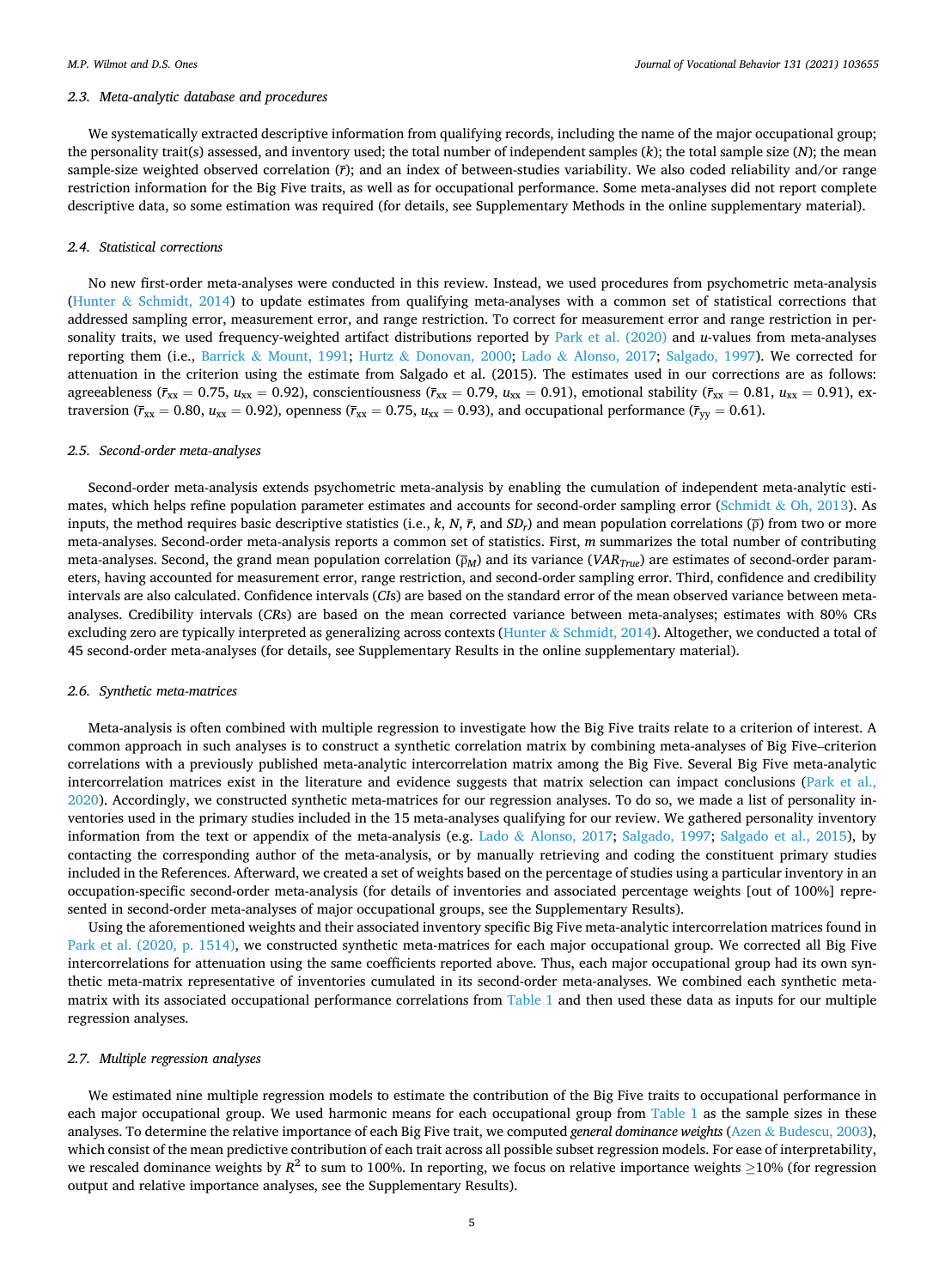#### *2.8. Operationalizing occupational characteristics*

#### *2.8.1. Occupational requirements*

We used expert ratings to quantify occupational relevance of the Big Five across occupational groups. For each occupation in its database, O\*NET reports a set of relevance ratings across 16 work styles.<sup>1</sup> Job analysts rate the work styles based on how important they are to requirements of an occupation. Work style ratings range from 0 to 100, with higher scores indicating greater relevance. Prior work (Sackett & [Walmsley, 2014\)](#page-16-0) indicates that 11 work styles map to one Big Five trait, whereas the remaining five styles map to multiple traits (e.g., integrity is linked with conscientiousness, agreeableness, and emotional stability). Using these theoretical links, we constructed five scales that reflect expert ratings of traits' occupational relevance. To do so, we used the name of a specific occupation to gather a *details report*,<sup>2</sup> which lists occupational relevance ratings across the work styles (for full details of specific occupations included and associated O\*NET ratings, see Table S1). We then used occupation-specific ratings to compute a set of summary ratings for all nine major occupational groups (for mean relevance ratings of O\*NET work styles across groups, as well as within- and between-group means and *SD*s, see Table S2; the table also reports links among the 16 work styles and the Big Five traits).<sup>3</sup>

In constructing occupational relevance ratings from O\*NET works styles for the Big Five traits, we determined that each trait needed to be represented by a minimum of one work style. If multiple work styles were relevant to a particular Big Five trait, then the mean rating would be used as an index for that trait. However, we also incorporated two work style exclusion criteria: 1) trait irrelevance and 2) occupational irrelevance. Regarding the former, if a certain work style did not map to a single Big Five trait, then it would be excluded. Regarding the latter, if a certain work style was generally irrelevant across all occupational groups, then it would be excluded. To operationalize irrelevance, we excluded a work style if its rating met two sub-criteria: a) its mean relevance rating was in the bottom 33% of ratings across groups, which corresponded to a mean rating of *<*75.00; and b) its associated *SD* was small (i.e., *<*10.00; for full details, see Table S2).

Based on these criteria, we excluded the five work styles that map to multiple Big Five traits (i.e., adaptability/flexibility, independence, integrity, leadership, social orientation) for trait irrelevance. Next, we also excluded two work styles (i.e., achievement/ effort, innovation) based on their irrelevance across all occupational groups. Following these exclusions, nine work styles remained: two mapped to agreeableness, four to conscientiousness, two to emotional stability, and one to openness. Extraversion, however, had no corresponding work style. Because it was unacceptable to be without an extraversion marker, we ultimately decided to retain leadership as its indicator. We made this decision for two reasons. First, although multiple Big Five traits map to leadership, extraversion displays the strongest empirical relations to leadership variables (cf. [Wilmot et al., 2019](#page-17-0)). Second, leadership did not fail the second exclusion criterion. Although its mean rating across occupational groups was slightly lower than the cut-off score (*M* = 72.03), its associated *SD* was the highest across all work styles included (*SD* = 13.92), which indicates that leadership differs meaningfully in relevance across major occupational groups (see Table S2).

In the end, we used 10 work styles as expert-rated measures of trait relevance to the requirements of nine major occupational groups. We computed trait ratings from the following work styles: agreeableness (concern for others, cooperation), conscientiousness (attention to detail, dependability, initiative, persistence), emotional stability (self control, stress tolerance), extraversion (leadership), and openness (analytical thinking; for details, see Tables S3 and S4).

#### *2.8.2. Occupational complexity*

Next, we arranged major occupational groups by their level of occupational complexity. We again used O\*NET, which contains a catalogue of occupations reported in the U.S.: *Dictionary of Occupational Titles* (DOT; [U.S. Employment Service, 1997](#page-17-0)). In the DOT, job analysts rated more than 12,000 occupations for complexity levels. Occupations are classified by a nine-digit code (e.g., 189.117–022; manager, industrial organization), with the fourth, fifth, and sixth digits respectively indicating the complexity with data, people, and things. DOT ratings range from 0 to 9, with smaller scores representing greater occupational complexity.

To determine the occupational complexity of contributing occupations, we reviewed the Methods sections of their source meta-

<sup>2</sup> For an example details report, see: [https://www.onetonline.org/link/details/41-4012.00.](https://www.onetonline.org/link/details/41-4012.00)

<sup>3</sup> O\*NET does not provide work style ratings for military occupations. As a result, we combined ratings for the law enforcement occupational group with ratings for police officer and police supervisor to serve as proxies for enlisted service members and military officers, respectively (for details, see Table S1).

<sup>1</sup> O\*NET work styles and associated definitions are as follows: *achievement/effort* (job requires establishing and maintaining personally challenging achievement goals and exerting effort toward mastering tasks); *adaptability/ flexibility* (job requires being open to change [positive or negative] and to considerable variety in the workplace); *analytical thinking* (job requires analyzing information and using logic to address workrelated issues and problems); *attention to detail* (job requires being careful about detail and thorough in completing work tasks); *concern for others* (job requires being sensitive to others' needs and feelings and being understanding and helpful on the job); *cooperation* (job requires being pleasant with others on the job and displaying a good-natured, cooperative attitude); *dependability* (job requires being reliable, responsible, and dependable, and fulfilling obligations); *independence* (job requires developing one's own ways of doing things, guiding oneself with little or no supervision, and depending on oneself to get things done); *initiative* (job requires a willingness to take on responsibilities and challenges); *innovation*  (job requires creativity and alternative thinking to develop new ideas for and answers to work-related problems); *integrity* (job requires being honest and ethical); *leadership* (job requires a willingness to lead, take charge, and offer opinions and direction); *persistence* (job requires persistence in the face of obstacles); *self control* (job requires maintaining composure, keeping emotions in check, controlling anger, and avoiding aggressive behavior, even in very difficult situations); *social orientation* (job requires preferring to work with others rather than alone, and being personally connected with others on the job); *stress tolerance* (job requires accepting criticism and dealing calmly and effectively with high stress situations).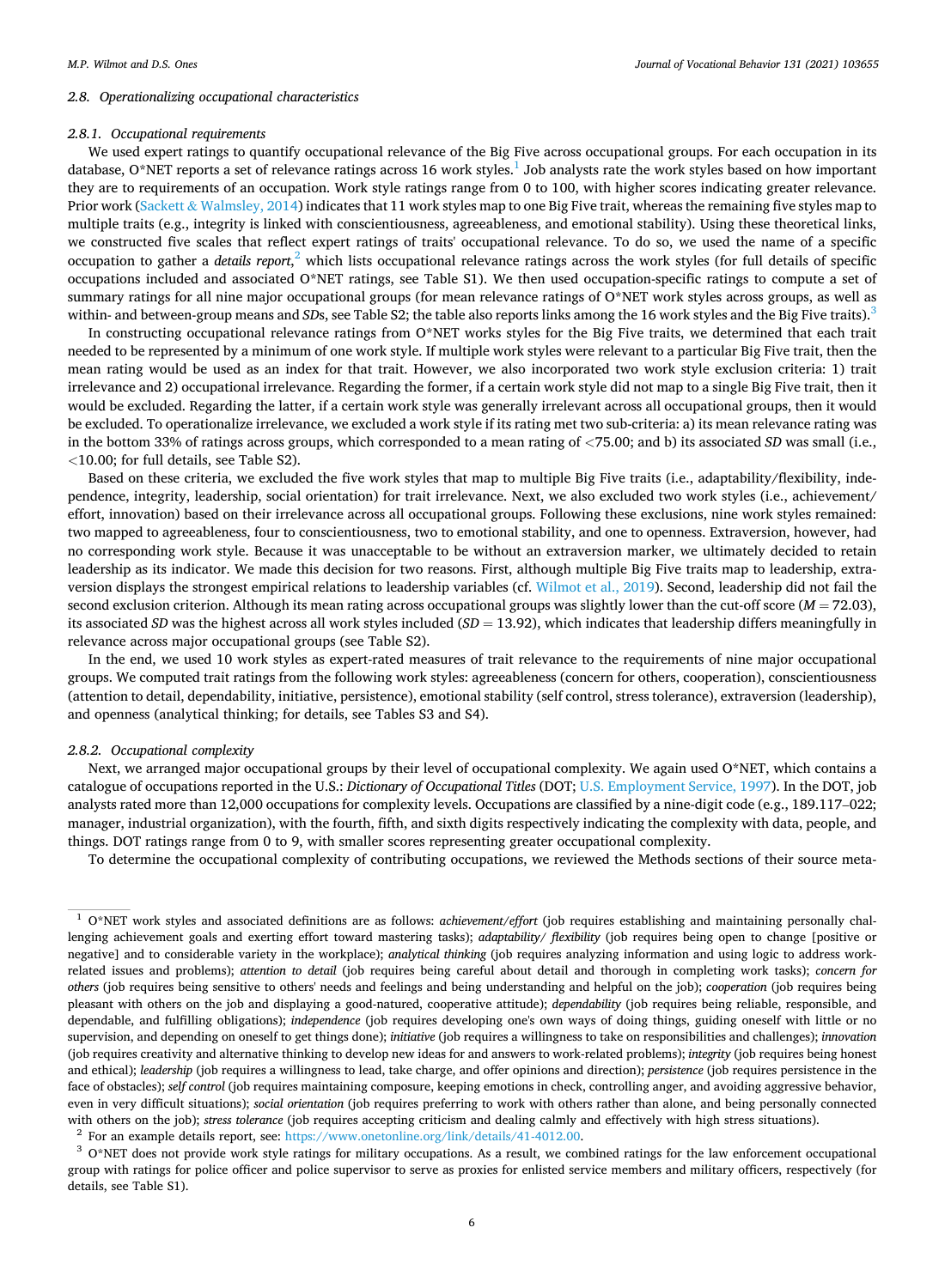<span id="page-6-0"></span>analyses to determine which specific occupations were reported as being included in the meta-analysis of a major occupational group (e.g., engineers, architects, attorneys, accountants, teachers, and doctors cumulated in the 'professional' group; cf. [Barrick](#page-16-0) & Mount, [1991\)](#page-16-0). When authors reported specific occupations, we used them to search the DOT to find the nearest corresponding occupational title and its complexity ratings across data, people, and things dimensions. When authors did not list a specific occupation, but reported a larger, occupational group (e.g., sales; Hurtz & [Donovan, 2000\)](#page-16-0), we searched the DOT for an occupational title that most closely approximated this group (for details on specific occupations included in meta-analyses and associated DOT occupational complexity ratings, see Table S1).

Finally, to form an index of occupational complexity for all major occupational groups, we computed the overall rating across data, people, and things dimensions: skilled/semiskilled (6.04), clerical (5.20), sales (4.99), military (4.83), healthcare (4.37), customer service (4.06), law enforcement (4.00), management (3.17), and professional (2.93; for details, see Table S3).

Finally, for heuristic purposes, we classified these nine groups into categories of lower (*>*5.50), moderate (5.50 *>* 3.25), and higher (*<*3.25) occupational complexity (cf. Wilmot & [Ones, 2019](#page-17-0)). In summary, using an integrated database of second-order meta-analyses and the expert ratings of professional job analysts from O\*NET, we offer answers to our three main research questions.







**Fig. 1.** Second-order meta-analyses of the Big Five traits and occupational performance in nine major occupational groups ranked by overall occupational complexity. Squares represent estimated population correlations corrected for unreliability and range restriction. Vertical bars are 80% credibility intervals around each population correlation (also see [Table 1\)](#page-3-0).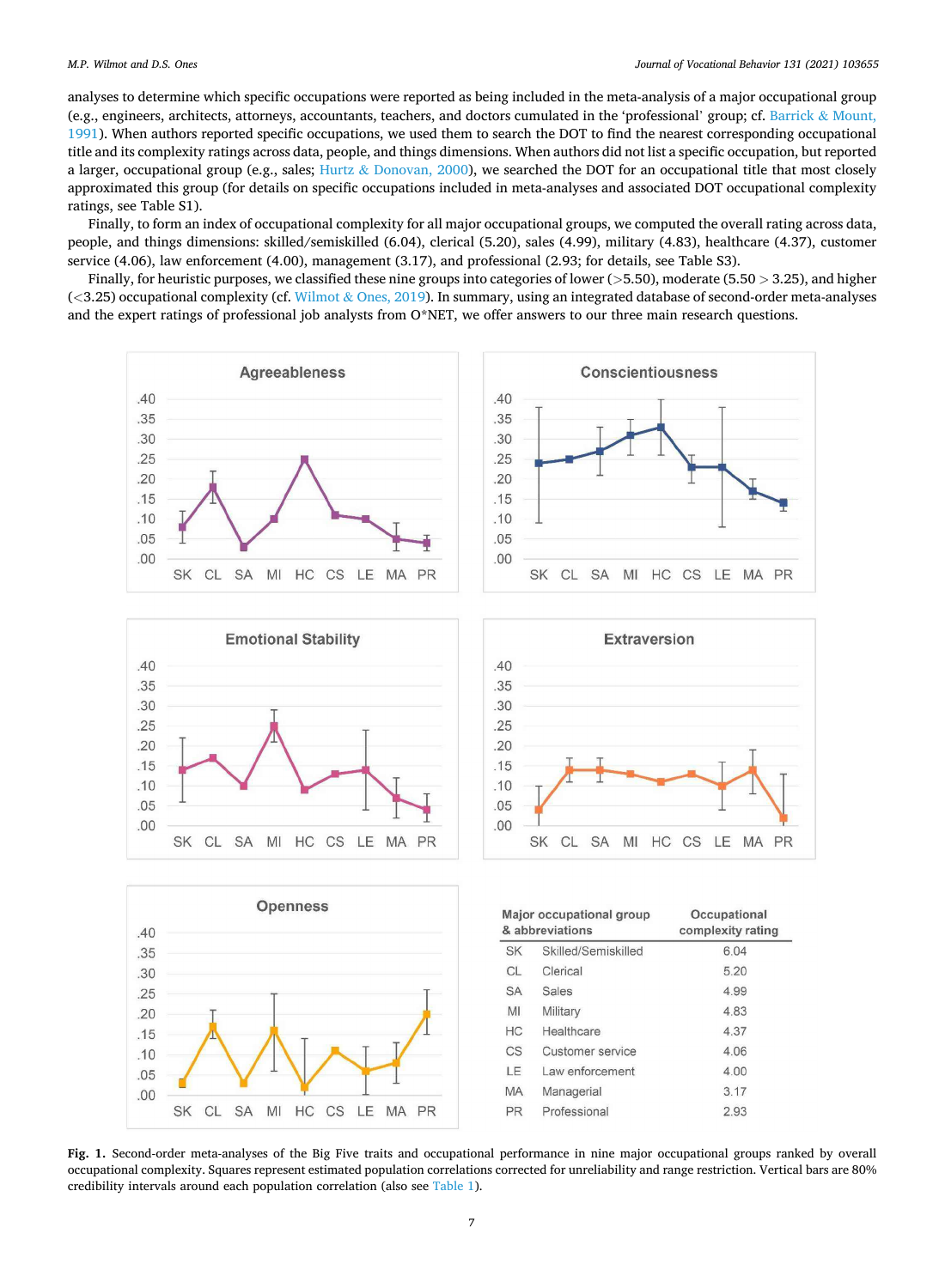## <span id="page-7-0"></span>**3. Results**

## *3.1. Big five traits and occupational performance in major occupational groups*

[Table 1](#page-3-0) presents a summary of second-order meta-analyses of the Big Five personality traits and occupational performance in nine major occupational groups, which are ranked by their level of occupational complexity; [Fig. 1](#page-6-0) displays the information visually. In our

## **Table 2**

Summary of expert ratings and empirical relations of the big five traits and occupational performance across major occupational groups.

| Major occupational group   | <b>Expert ratings</b> |                 | <b>Empirical relations</b> |          |                      |                   |  |  |
|----------------------------|-----------------------|-----------------|----------------------------|----------|----------------------|-------------------|--|--|
|                            | Observed              | Standardized    | $\overline{\rho}_M$        | 80% CRLO | 80% CR <sub>HI</sub> | $\%$              |  |  |
| Skilled/semiskilled        |                       |                 |                            |          |                      |                   |  |  |
| Agreeableness              | 67.45                 | 0.52            | 0.08                       | 0.04     | 0.12                 | 4                 |  |  |
| Conscientiousness          | 70.32                 | 0.81            | 0.24                       | 0.09     | 0.38                 | 76                |  |  |
| <b>Emotional stability</b> | 70.69                 | 0.84            | 0.14                       | 0.06     | 0.22                 | 18                |  |  |
| Extraversion               | 50.61                 | $-1.19$         | 0.04                       | $-0.02$  | 0.10                 | $\mathbf{1}$      |  |  |
| Openness                   | 52.69                 | $-0.98$         | 0.03                       | 0.02     | 0.04                 | $\mathbf{1}$      |  |  |
| Clerical                   |                       |                 |                            |          |                      |                   |  |  |
| Agreeableness              | 79.94                 | 0.81            | 0.18                       | 0.14     | 0.22                 | 16                |  |  |
| Conscientiousness          | 79.97                 | 0.81            | 0.25                       | 0.25     | 0.25                 | 44                |  |  |
| <b>Emotional stability</b> | 77.06                 | 0.52            | 0.17                       | 0.17     | 0.17                 | 14                |  |  |
| Extraversion               | 58.25                 | $-1.34$         | 0.14                       | 0.11     | 0.17                 | 7                 |  |  |
| Openness                   | 63.75                 | $-0.80$         | 0.17                       | 0.14     | 0.21                 | 19                |  |  |
| Sales                      |                       |                 |                            |          |                      |                   |  |  |
| Agreeableness              | 71.60                 | 0.10            | 0.03                       | 0.02     | 0.04                 | 4                 |  |  |
| Conscientiousness          | 81.40                 | 1.04            | 0.27                       | 0.21     | 0.33                 | 75                |  |  |
| <b>Emotional stability</b> | 8.00                  | 0.91            | 0.10                       | 0.10     | 0.10                 | 5                 |  |  |
| Extraversion               | 59.40                 | $-1.08$         | 0.14                       | 0.11     | 0.17                 | 15                |  |  |
| Openness                   | 6.60                  | $-0.96$         | 0.03                       | 0.03     | 0.03                 | $\mathbf{1}$      |  |  |
| Military                   |                       |                 |                            |          |                      |                   |  |  |
| Agreeableness              | 80.25                 | $-0.47$         | 0.10                       | 0.10     | 0.10                 | $\overline{2}$    |  |  |
| Conscientiousness          | 84.92                 | 0.35            | 0.31                       | 0.26     | 0.35                 | 53                |  |  |
| <b>Emotional stability</b> | 91.00                 | 1.41            | 0.25                       | 0.21     | 0.29                 | 30                |  |  |
| Extraversion               | 82.88                 | $-0.01$         | 0.13                       | 0.13     | 0.13                 | $\overline{4}$    |  |  |
| Openness                   | 75.55                 | $-1.29$         | 0.16                       | 0.06     | 0.25                 | 11                |  |  |
| Healthcare                 |                       |                 |                            |          |                      |                   |  |  |
| Agreeableness              | 91.39                 | 1.04            | 0.25                       | 0.25     | 0.25                 | 30                |  |  |
| Conscientiousness          | 88.08                 | 0.28            | 0.33                       | 0.26     | 0.40                 | 63                |  |  |
| <b>Emotional stability</b> | 90.28                 | 0.79            | 0.09                       | 0.09     | 0.09                 | $\overline{2}$    |  |  |
| Extraversion               | 82.44                 | $-1.03$         | 0.11                       | 0.11     | 0.11                 | 4                 |  |  |
| Openness                   | 82.22                 | $-1.08$         | 0.02                       | $-0.10$  | 0.14                 | $\mathbf{1}$      |  |  |
| Customer service           |                       |                 |                            |          |                      |                   |  |  |
| Agreeableness              | 81.34                 | 0.60            | 0.11                       | 0.11     | 0.11                 | $\overline{7}$    |  |  |
| Conscientiousness          | 82.36                 | 0.72            | 0.23                       | 0.19     | 0.26                 | 62                |  |  |
| <b>Emotional stability</b> | 82.91                 | 0.79            | 0.13                       | 0.13     | 0.13                 | 11                |  |  |
| Extraversion               | 65.33                 | $-1.41$         | 0.13                       | 0.13     | 0.13                 | 11                |  |  |
| Openness                   | 71.00                 | $-0.70$         | 0.11                       | 0.11     | 0.11                 | 9                 |  |  |
| Law enforcement            |                       |                 |                            |          |                      |                   |  |  |
| Agreeableness              | 79.50                 | $-0.39$         | 0.10                       | 0.10     | 0.10                 | 6                 |  |  |
| Conscientiousness          | 84.88                 | 0.55            | 0.23                       | 0.08     | 0.38                 | 68                |  |  |
| <b>Emotional stability</b> | 89.50                 | 1.37            | 0.14                       | 0.04     | 0.24                 | 17                |  |  |
| Extraversion               | 80.25                 | $-0.26$         | 0.10                       | 0.04     | 0.16                 | $\overline{7}$    |  |  |
| Openness                   | 74.50                 | $-1.27$         | 0.06                       | 0.00     | 0.12                 | $\overline{2}$    |  |  |
| Management                 |                       |                 |                            |          |                      |                   |  |  |
| Agreeableness              | 78.38                 | $-0.82$         | 0.05                       | 0.02     | 0.09                 | $\overline{2}$    |  |  |
| Conscientiousness          | 83.75                 | 0.18            | 0.17                       | 0.15     | 0.20                 | 55                |  |  |
| Emotional stability        | 82.88                 | 0.01            | 0.07                       | 0.02     | 0.12                 | 4                 |  |  |
| Extraversion               | 91.25                 | 1.56            | 0.14                       | 0.08     | 0.19                 | 32                |  |  |
| Openness                   | 77.75                 | $-0.93$         | 0.08                       | 0.03     | 0.13                 | $\overline{7}$    |  |  |
| Professional               |                       |                 |                            |          |                      |                   |  |  |
| Agreeableness              | 81.30                 | $-0.33$         | 0.04                       | 0.02     | 0.06                 | $\mathbf{1}$      |  |  |
| Conscientiousness          | 85.72                 | 1.15            | 0.14                       | 0.12     | 0.15                 | 29                |  |  |
| <b>Emotional stability</b> | 82.39                 | 0.04            | 0.04                       | 0.01     | 0.08                 | $\mathbf{1}$<br>3 |  |  |
| Extraversion               | 77.84                 | $-1.48$<br>0.62 | 0.02<br>0.20               | $-0.08$  | 0.13<br>0.26         | 66                |  |  |
| Openness                   | 84.14                 |                 |                            | 0.15     |                      |                   |  |  |

*Note. Expert ratings*: expert ratings of the relevance of the Big Five traits to requirements of a major occupational group based on work style ratings. Observed ratings and standardized within occupational group for interpretability. *Empirical relations:* ρ*M* = second-order, grand mean population correlation (bold) corrected for unreliability in the predictor and the criterion, *80% CR* = 80% credibility interval around population correlation. *%* = percentage of accountable variance attributable to each trait (i.e., rescaled general dominance weights).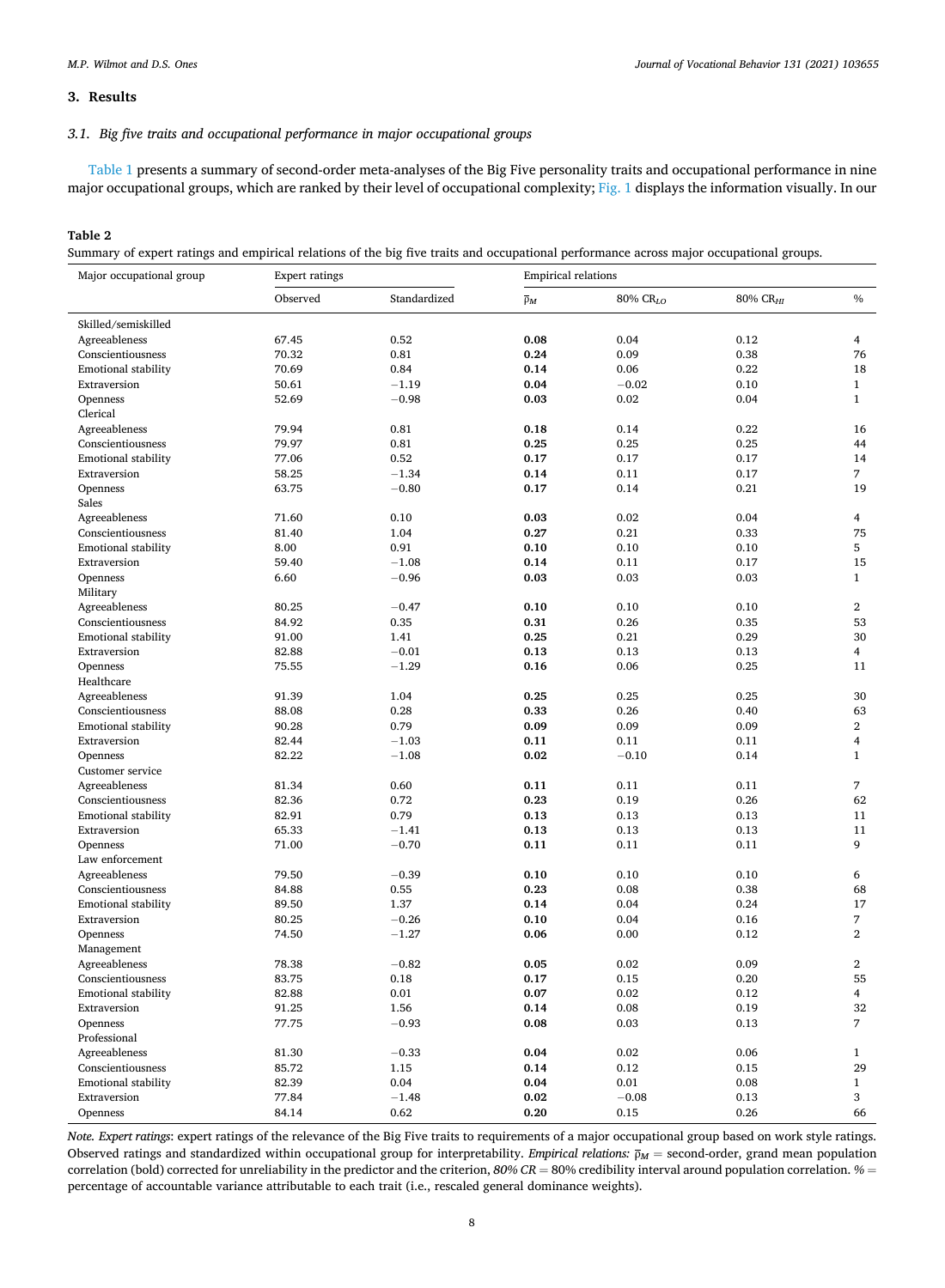<span id="page-8-0"></span>reporting, we focus on estimated population correlations for each Big Five trait and associated 80% credibility intervals (CR). To interpret effect sizes, we use the empirical benchmarks of nil/negligible ( $\bar{p} = 0.05$ ), small ( $\bar{p} = 0.10$ ), medium ( $\bar{p} = 0.20$ ), and large  $(\bar{\rho} = 0.30 +$ ; cf. [Funder et al., 2019\)](#page-16-0).

Across all traits, performance relations range from  $\bar{p} = 0.02$  to 0.33, with a grand mean of 0.13 (*SD* = 0.08). Conscientiousness shows the strongest mean relation ( $\bar{p} = 0.24$ ), agreeableness and openness show the weakest mean relations (both  $\bar{p}s = 0.10$ ), and



**Fig. 2.** Comparison of expert ratings of trait relevance to occupational requirements with empirical relations. Empirical relations presented on the left *y*-axis and expert ratings of job analysts (standardized within occupational group) presented on the right *y*-axis, with Big Five traits presented on the *x*-axis. For empirical relations, filled boxes represent relative importance weights that are ≥10% (also see [Table 2\)](#page-7-0).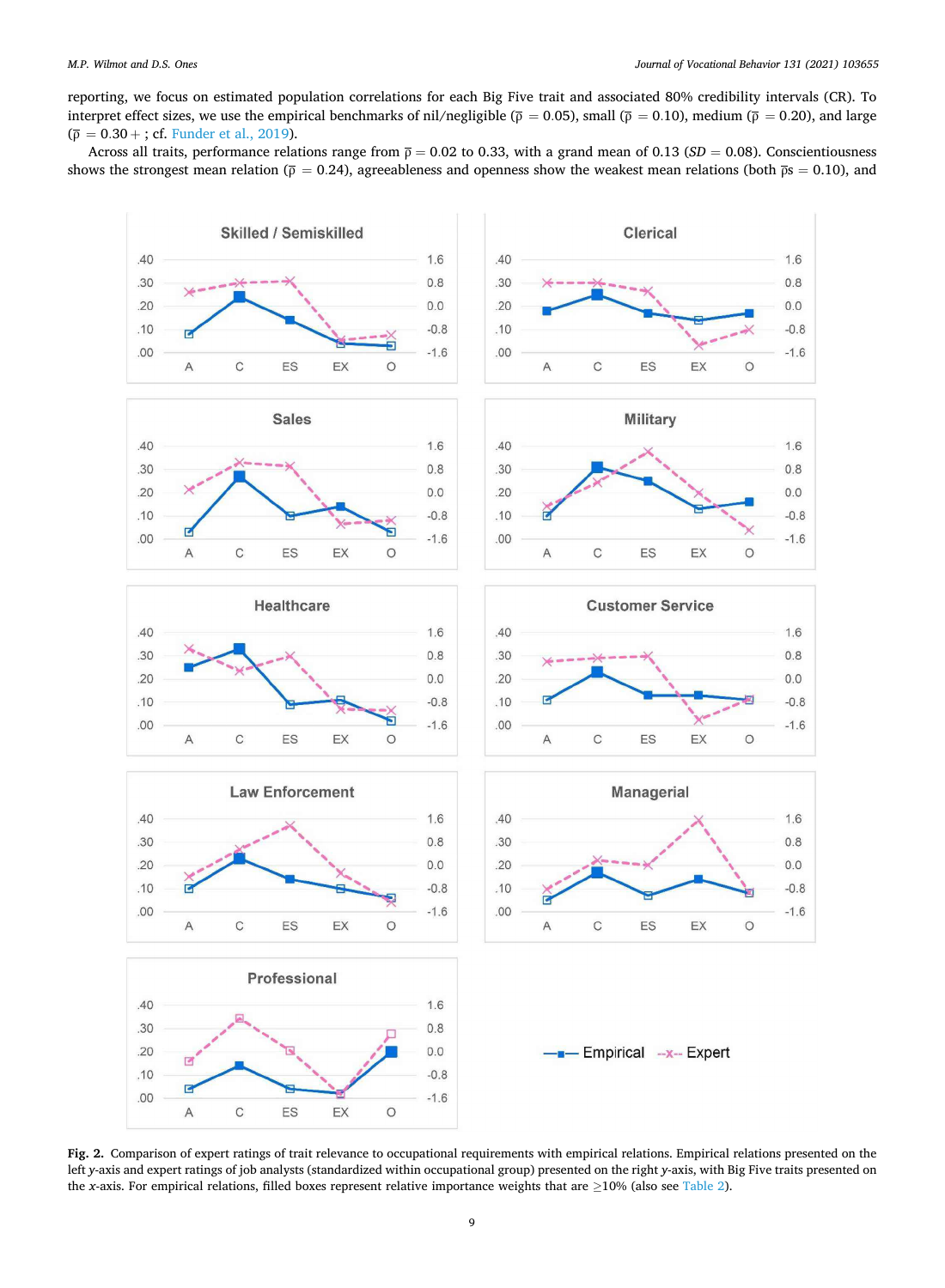mean relations of emotional stability ( $\bar{p} = 0.13$ ) and extraversion ( $\bar{p} = 0.11$ ) fall in between them. Although these grand mean correlations are consistent with heterogenous cross-sectional meta-analyses, similarities obscure meaningful variability in relations across traits and occupational groups, which we detail below.

#### *3.2. Agreeableness*

Performance relations range from  $\bar{p} = 0.03$  to 0.25, with a mean of 0.10 (*SD* = 0.07). As [Fig. 1](#page-6-0) displays, relations peak for healthcare and clerical occupational groups, but are otherwise small in moderate complexity occupational groups, except for sales, which has a nil effect. Relations are nil in both lower (i.e., skilled/semiskilled) and higher (i.e., management and professional) complexity occupational groups (see [Table 1\)](#page-3-0). All 80% CRs exclude zero.

## *3.3. Conscientiousness*

Performance relations range from  $\bar{p} = 0.14$  to 0.33, with a mean of 0.24 (*SD* = 0.06). As [Fig. 1](#page-6-0) shows, moderate-to-strong relations increase toward healthcare, but then decline to small relations for the higher occupational complexity groups of management and professional (see [Table 1;](#page-3-0) cf. Wilmot & [Ones, 2019](#page-17-0)). All 80% CRs exclude zero.

#### *3.4. Emotional stability*

Performance relations range from  $\bar{p} = 0.04$  to 0.25, with a mean of 0.13 (*SD* = 0.06). [Fig. 1](#page-6-0) shows a prominent peak relation for the military occupational group. Otherwise, relations are small-to-moderate in groups marked by lower-to-moderate complexity, but nil/ negligible in higher complexity groups (see [Table 1\)](#page-3-0). All 80% CRs exclude zero.

#### *3.5. Extraversion*

Performance relations range from  $\bar{p} = 0.02$  to 0.14, with a mean of 0.11 (*SD* = 0.05). [Fig. 1](#page-6-0) illustrates that trait relations resemble a mesa of small magnitudes, which are bookended by nil/negligible relations for skilled/semiskilled and professional occupational groups, the only two coefficients with 80% CRs that overlap zero (see [Table 1\)](#page-3-0).

## *3.6. Openness*

Performance relations range from  $\bar{p} = 0.02$  to 0.20, with a mean of 0.10 (*SD* = 0.07). [Fig. 1](#page-6-0) shows that Openness has an undulating pattern of negligible and small relations before peaking at the highest complexity occupational group—professional (cf. [Gnambs,](#page-16-0) [2015\)](#page-16-0). With the exception of healthcare, the remaining 80% CRs all exclude zero (see [Table 1\)](#page-3-0).

Overall, relations of the Big Five traits to occupational performance differ considerably across occupational groups. Grand mean correlations resemble findings of cross-sectional meta-analyses of heterogenous occupations ([Judge et al., 2013](#page-16-0); Judge & [Zapata, 2015](#page-16-0); [Schmidt et al., 2008](#page-17-0)), but these similarities belie the meaningful differences between groups. A major source of these differences appears to be occupational complexity. Complexity influences the relations of conscientiousness and extraversion. The former displays potent relations in lower and moderate complexity occupations, whereas the latter shows small, consistent relations across occupations, except for lower (i.e., skilled/semiskilled) and higher (i.e., professional) complexity groups, in which relations are nil. For the other Big Five traits, complexity shows less systematic influence.

#### *3.7. Comparing expert ratings of big five trait relevance with empirical relations*

Having answered research question 1, we now compare expert ratings of trait relevance with empirical relations. [Table 2](#page-7-0) presents a summary of expert ratings and empirical relations of the Big Five traits and occupational performance by major occupational group; [Fig. 2](#page-8-0) presents this information visually. Specifically, [Fig. 2](#page-8-0) depicts the empirical relations on the left *y*-axis and the expert ratings of trained job analysts (standardized within occupational group for ease of interpretation) on the right *y*-axis, with the Big Five traits on the *x*-axis. In comparing expert and empirical profiles, we primarily focus on traits with *z*-score ratings *>*0.00 and ρ ≥ 0.10. In our reporting, we also describe selected results of our multiple regression analyses. Specifically, total accountable variance (*R* 2 ) and relative importance weights (%)—especially importance weights ≥10% (for details of multiple regression input and output for all groups, see Tables S5 to S8).

[Fig. 2](#page-8-0) compares expert ratings of trait relevance to requirements of each occupational group with its corresponding empirical relations. Across major occupational groups, correlations between expert and empirical profiles range from 0.37 to 0.80, with a mean of  $0.63$  ( $SD = 0.14$ ; for details of the convergence among expert and empirical profiles across groups, see Table S9).

## *3.8. Skilled/semiskilled*

[Fig. 2](#page-8-0) displays strong convergence between expert and empirical profiles (*r* = 0.80). Expert ratings of conscientiousness (*z* = 0.81) and emotional stability ( $z = 0.84$ ) are consistent with empirical relations ( $\bar{p} = 0.24$  and 0.14, respectively). These two traits are also the most relatively important for performance (76% and 18%, respectively;  $R^2 = 0.063$ ).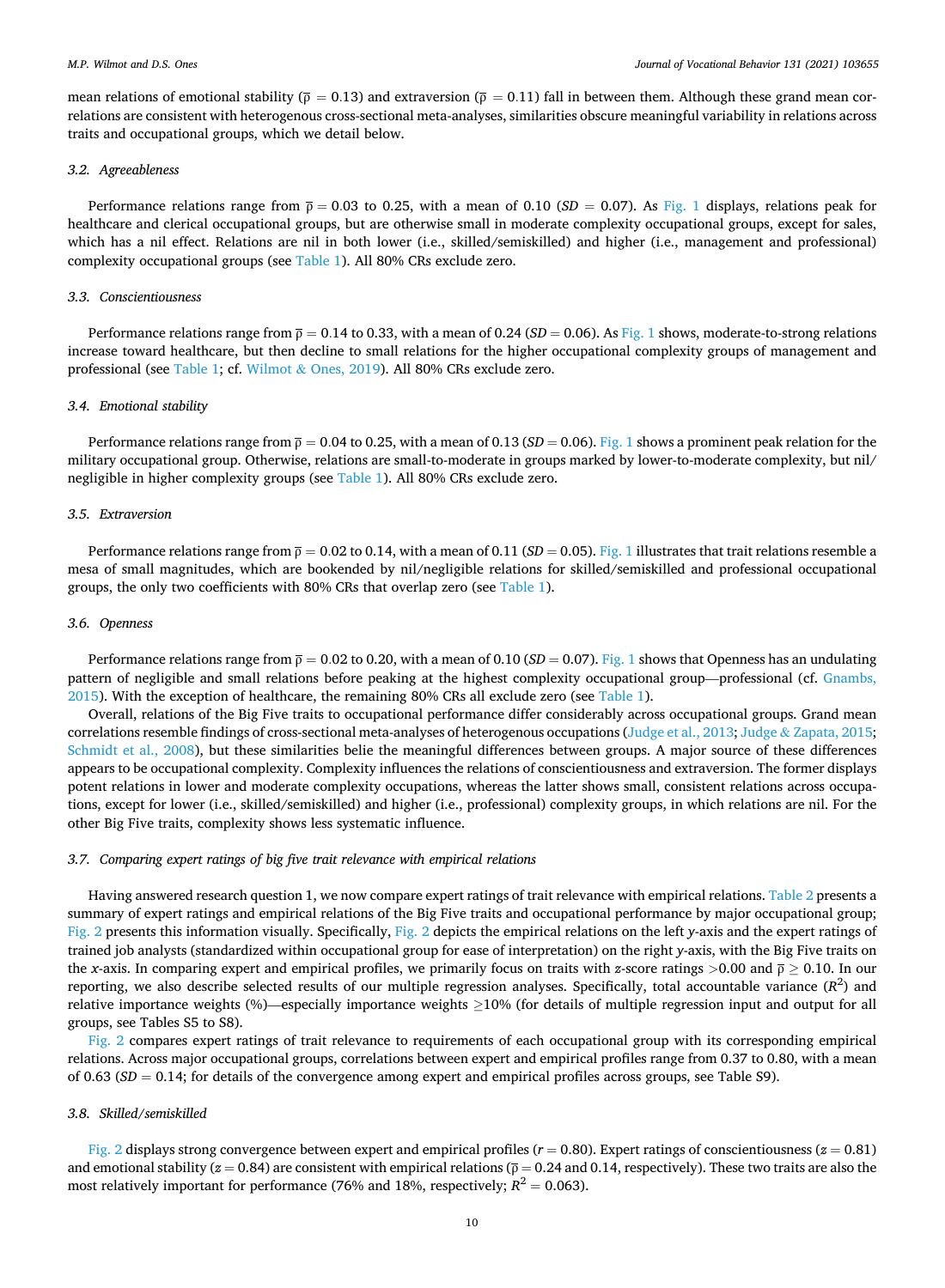#### *3.9. Clerical*

 $Fig. 2$  shows comparatively strong convergence among expert and empirical profiles  $(r = 0.69)$ . Expert ratings for conscientiousness  $(z = 0.81)$ , agreeableness  $(z = 0.81)$ , and emotional stability  $(z = 0.52)$  resemble the rank-order of traits' empirical correlations ( $\bar{p}$ ) 0.25, 0.18, and 0.17) and relative importance weights (44%, 16%, and 14%). Openness ( $z = -0.80, \bar{p} = 0.19$ ) is also an underrated, yet relatively important, performance contributor (19%;  $R^2 = 0.091$ ).

## *3.10. Sales*

[Fig. 2](#page-8-0) presents moderate convergence between expert and empirical profiles  $(r = 0.49)$ . Expert ratings of conscientiousness ( $z =$ 1.04) and emotional stability ( $z = 0.91$ ) partly reflect empirical relations ( $\bar{p}_M = 0.27$  and 0.10, respectively), but the relation of extraversion ( $\bar{p}$  = 0.14) is underrated by experts ( $z = -1.08$ ). Even so, conscientiousness (75%) and extraversion (15%) are the two most relatively important contributors to performance  $(R^2 = 0.088)$ .

## *3.11. Military*

[Fig. 2](#page-8-0) displays moderate-to-strong convergence between expert and empirical profiles  $(r = 0.60)$ . Expert ratings capture the relevance of emotional stability ( $z = 1.41$ ) and conscientiousness ( $z = 0.35$ ), if not the rank-order of their empirical relations ( $\bar{p} = 0.25$ ) and 0.31, respectively). Ratings for the remaining traits are lower, yet their relations range from  $\bar{p} = 0.10$  to 0.16. Altogether, conscientiousness (53%), emotional stability (30%), and openness (11%) are the most relatively important contributors to occupational performance  $(R^2 = 0.131)$ .

#### *3.12. Healthcare*

[Fig. 2](#page-8-0) shows moderate-to-strong convergence among expert and empirical profiles ( $r = 0.57$ ). Experts rate agreeableness, emotional stability, and conscientiousness (*z* = 1.04, 0.79, and 0.28, respectively) as most relevant, but empirical relations tell a more nuanced story: conscientiousness, agreeableness, and extraversion ( $\bar{p} = 0.33, 0.25,$  and 0.11, respectively) have the strongest relations. Further, relative importance analysis shows that conscientiousness (63%) and agreeableness (30%) are the most important performance contributors  $(R^2 = 0.134)$ .

## *3.13. Customer service*

[Fig. 2](#page-8-0) shows comparatively weak convergence among expert and empirical profiles  $(r = 0.37)$ . Experts rate emotional stability  $(z = 0.37)$ 0.79), conscientiousness ( $z = 0.72$ ), and agreeableness ( $z = 0.60$ ) as most relevant, but conscientiousness ( $\bar{\rho} = 0.23$ ) shows the strongest empirical relation, followed by emotional stability ( $\bar{p} = 0.13$ ), and extraversion ( $\bar{p} = 0.13$ )—which is comparably underrated  $(z = -1.41)$ . Openness and agreeableness also have small relations (both  $\bar{p}s = 0.11$ ), but conscientiousness (62%), emotional stability (11%), and extraversion (11%) are the most relatively important contributors to performance  $(R^2 = 0.062)$ .

## *3.14. Law enforcement*

[Fig. 2](#page-8-0) shows comparatively strong convergence among expert and empirical profiles (*r* = 0.68). Experts identify the relevance of emotional stability ( $z = 1.37$ ) and conscientiousness ( $z = 0.50$ ), if not their empirical rank-order ( $\bar{\rho} = 0.14$  and 0.23, respectively). Agreeableness and extraversion have small relations (both  $\bar{p}s = 0.10$ ), but only conscientiousness (68%) and emotional stability (17%) display relative importance for performance  $(R^2 = 0.059)$ .

# *3.15. Management*

[Fig. 2](#page-8-0) shows relatively strong convergence among expert and empirical profiles (*r* = 0.66). Expert ratings of extraversion (*z* = 1.56) and conscientiousness ( $z = 0.18$ ) converge with empirical relations ( $\bar{p} = 0.14$  and 0.17, respectively), if not their rank-order. These traits are also the most relatively important predictors (32% and 55%, respectively;  $R^2 = 0.042$ ).

#### *3.16. Professional*

[Fig. 2](#page-8-0) shows relatively strong convergence among expert and empirical profiles (*r* = 0.78). Expert ratings of conscientiousness (*z* = 1.15) and openness ( $z = 0.62$ ) match empirical relations ( $\bar{p} = 0.14$  and 0.20, respectively), but not their rank-order. Notably, openness (66%) is a relatively more important contributor than conscientiousness is (29%;  $R^2 = 0.058$ ).

Overall, expert ratings of trait relevance display robust convergence with the empirical relations (mean *r* = 0.63). Job analysts rate conscientiousness as highly relevant across all major occupational groups (mean *z* = 0.70), which parallels both empirical relations (ρ*M* = 0.24) and relative importance weights (mean = 58%). More impressively, for 77% of groups, the two most highly rated traits by experts match the two most highly predictive traits, as indicated by relative importance weights. Finally, similarities are notable between certain occupational group profiles. Skilled/semiskilled, military, and law enforcement benefit from the supplemental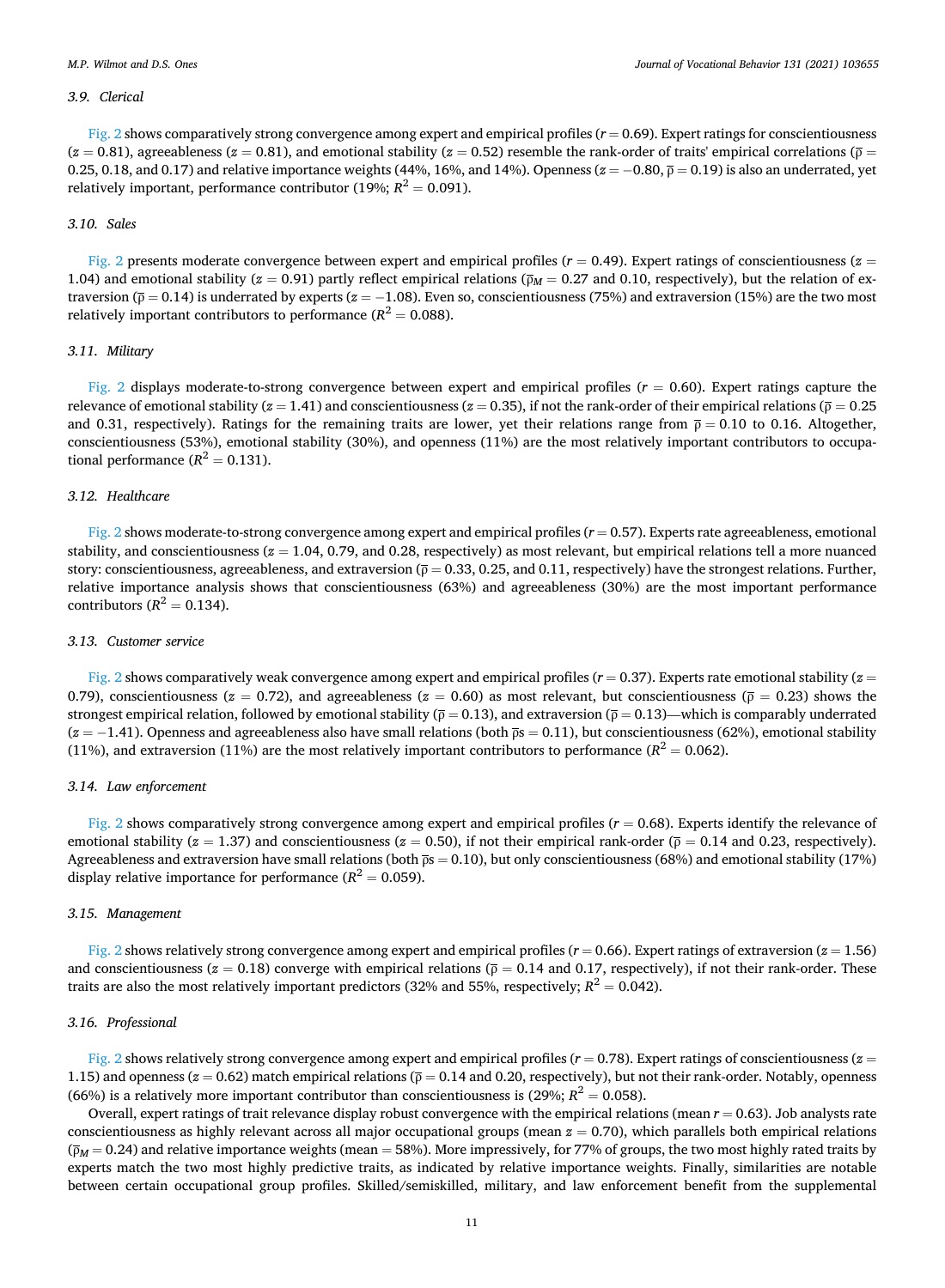prediction of emotional stability; management and sales benefit from supplemental prediction of extraversion; and clerical and customer service benefit from supplemental prediction of the other four traits.

# *3.17. Moderating effect of occupational complexity on personality*–*occupational performance relations*

Having answered research question 2, we now examine occupational complexity's effect on personality–occupational performance relations across occupational groups. Fig. 3 presents multiple correlations (*R*) of the Big Five with occupational performance across groups, which are ranked by their level of overall occupational complexity (for additional details, see Table S10).

As Fig. 3 shows, multiple correlations across occupational groups generally follow an inverse-U shaped pattern. The relation for the lower complexity, skilled/semiskilled group (*R* = 0.25) increases for clerical and sales groups (both *R*s = 0.30), and increases further for moderate complexity groups of military  $(R = 0.36)$  and healthcare  $(R = 0.37)$ . Relations then begin to taper off as the complexity increases for customer service ( $R = 0.25$ ), law enforcement, ( $R = 0.24$ ), and management ( $R = 0.20$ ) groups, before ending slightly higher for professional occupations ( $R = 0.24$ ). Thus, results reveal a novel finding: Personality appears to show its strongest relations in occupational groups with moderate levels of complexity, which may be a "goldilocks range" for performance prediction. When interpreted in tandem with [Fig. 1,](#page-6-0) this appears to be due mainly to the effect of complexity on the performance relations of conscientiousness and extraversion.

## **4. Discussion**

Drawing on 15 meta-analyses reporting 47 independent effects across nine occupational groups, representing *n* = 89,639 workers across  $k = 539$  studies, we presented the largest, most comprehensive quantitative review of personality and occupation-specific performance available in the literature. In addition, we integrated meta-analytic data with expert job analytic data from the Department of Labor's Occupational Information Network (O\*NET). For each occupational group, we quantified expert ratings of Big Five trait relevance to its occupational requirements and its overall level of complexity. In so doing, we reported the most systematic examination of the moderating influences of occupational characteristics on personality–performance relations.

Our paper makes three important contributions. First, using the methodological advance of second-order meta-analysis, we cumulated the relations of the Big Five traits and occupational performance (i.e., supervisory ratings of overall job performance and/or objective performance outcomes) across nine major groups of occupations: skilled/semiskilled, clerical, sales, military, healthcare, customer service, law enforcement, management, and professional. Although traits' grand mean correlations across occupational groups resembled extant meta-analyses that pooled cross-sectional data from heterogenous occupations, these similarities obscured key differences. Relations of the Big Five traits to performance differed markedly across different occupational groups. A significant source of these differences was occupational complexity, which moderated performance relations of conscientiousness and extraversion. Second, we examined how expert ratings of trait relevance converged with empirical relations. We found that job analyst ratings displayed robust convergence (mean *r* = 0.63) with empirical relations within those occupational groups. Thus, in general, content and criterion-related validities resulted in the same traits being identified. Specifically, for 77% of groups, the top-two most highly rated traits matched the top-two most highly predictive traits. Conscientiousness was consistently rated as relevant across all occupations, although its empirical primacy was occasionally underrated (e.g., healthcare, law enforcement). However, expert ratings displayed particular utility in predicting the second-most highly relevant trait, after conscientiousness. Thus, job analyst ratings



**Fig. 3.** Moderating effect of overall occupational complexity on personality–occupational performance relations across nine major occupational groups.  $SS =$  skilled/semiskilled; CL = clerical; SA = sales; MI = military; HC = healthcare; CS = customer service; LE = law enforcement; MA = management; PR = professional. Squares represent multiple correlations of the Big Five traits and occupational performance.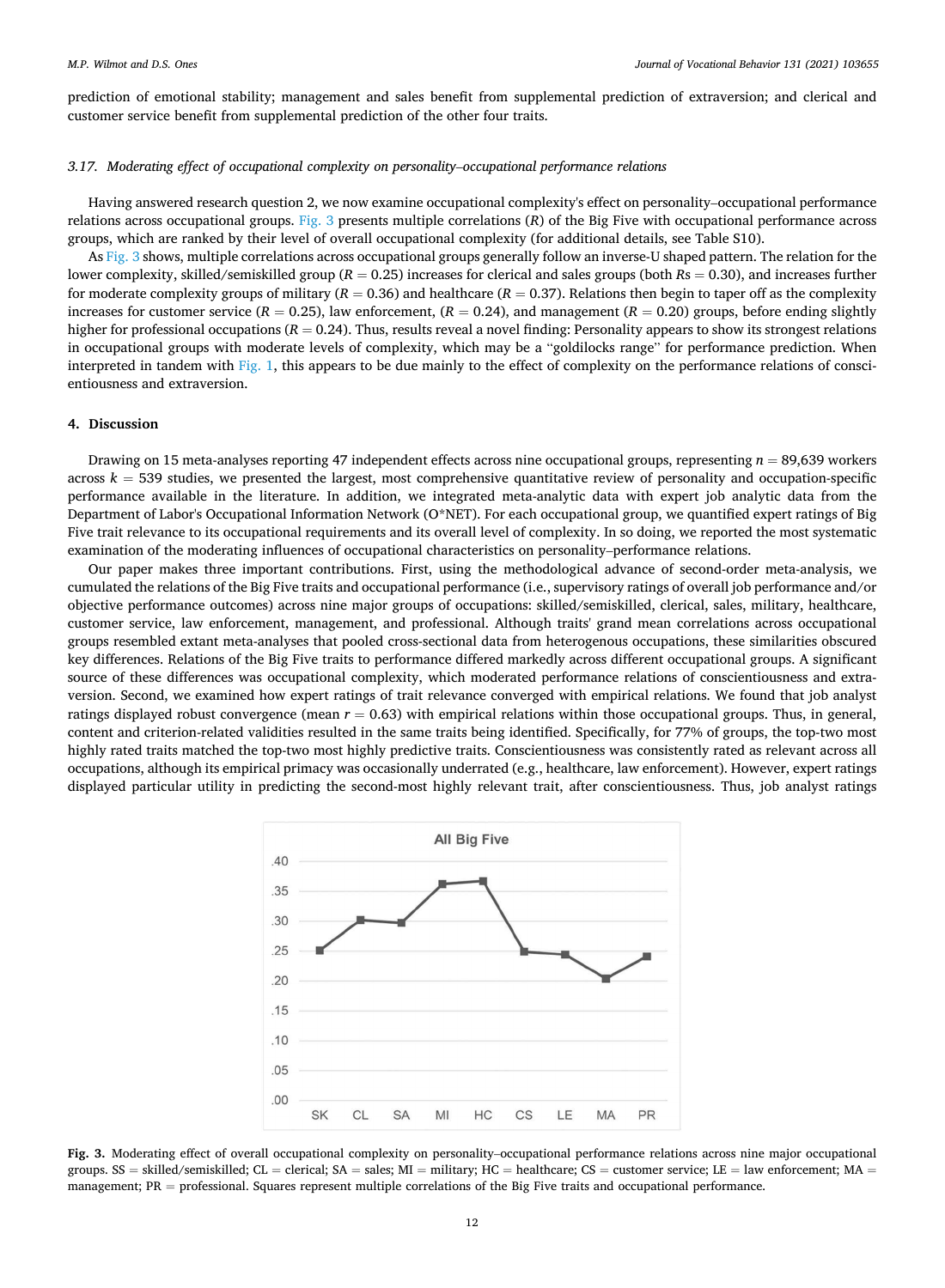corroborated the empirical profiles of highly predictive traits for each major occupational group: conscientiousness across all occupational groups; agreeableness for healthcare; emotional stability for skilled/semiskilled, law enforcement, and military; extraversion for sales and management; and openness for professional. Third, when we compared personality's cumulative performance relations across occupational groups ranked by complexity, multiple correlations generally followed an inverse-U shaped pattern. For occupational groups characterized by the lowest and highest complexity, effects correspond to medium effect sizes (mean  $R = 0.23$ ), which "offer some explanatory and practical use"; for occupational groups characterized by moderate complexity, effects represent large effect sizes (mean  $R = 0.30$ ) "that are potentially powerful in both the short and long run" (Funder & [Ozer, 2019](#page-16-0), p. 156). Overall, results suggest that moderate occupational complexity levels may be a "goldilocks range" for using personality to predict performance, particularly for conscientiousness and extraversion. Findings merits replication and future study of personality–performance relations in occupations, as well as investigation using other performance criteria.

# *4.1. Implications for research, practice, and policy*

Confirming prior research, conscientiousness is a potent predictor of performance across occupational groups. Although their performance requirements may differ, all occupations have goals to be achieved [\(Barrick et al., 2013\)](#page-16-0). Because goal-directed performance is fundamental to conscientiousness, it makes sense that its characteristic motivational engagement and behavioral restraint to perform and achieve non-immediate goals (Wilmot  $&$  [Ones, 2019](#page-17-0)) is relevant across all occupations. Expert ratings and empirical relations alike confirm its relevance. Although the remaining four traits predicted differently across occupations, each predicted better when it had higher relevance to its occupational requirements. This relevance is further explicated by extant literature on trait links to core goals, values, and vocational interests. Agreeableness predicted best in healthcare where interpersonal helping is a major requirement. Findings reflect trait links to the core goal of communion [\(Barrick et al., 2013\)](#page-16-0), self-transcendence values ([Parks-Leduc](#page-16-0) [et al., 2014](#page-16-0)), and social interests ([Mount et al., 2005](#page-16-0)). Emotional stability predicted best in skilled/semiskilled, military, and law enforcement occupations, wherein safety, protection, and control of the physical environment are key. Results reflect trait links to the goal of security [\(Barrick et al., 2013\)](#page-16-0), conservation values ([Parks-Leduc et al., 2014\)](#page-16-0), and realistic interests ([Wiernik, 2016](#page-17-0)). Extraversion predicted best in sales and management groups, both of which require interpersonal influence. Linkages to the core goal of status, self-enhancement values, and enterprising interests [\(Wilmot et al., 2019\)](#page-17-0) support the present results. Finally, openness pre-dicted best in professional occupations, which require problem solving. Findings reflect trait links to the goal of autonomy ([Barrick](#page-16-0) [et al., 2013\)](#page-16-0), self-direction values (Parks-Leduc & [Feldman, 2014](#page-16-0)), and investigative interests ([Mount et al., 2005\)](#page-16-0). Overall, the total evidence reported here and in the extant literature converge to show that relevance to occupational requirements matters. A theoretical implication of this is that trait relevance to occupational requirements should be considered in future work. That is, occupationspecific data should be collected and reported but study designs that combine relations across heterogenous occupations should be avoided, if possible. A practical implication is that, to explain and predict occupational performance in a given occupational group, a measure of conscientiousness should be paired with the measure of a secondary trait with high relevance.

For the most part, O\*NET-based ratings converged with the results of second-order meta-analyses; experts generally identified the two traits with the strongest effects for an occupational group. Content and criterion-related validity mostly converged. However, a few divergences may highlight the limitations of analyst ratings. On occasion, conscientiousness and extraversion were underrated compared with other relevant traits. Regarding conscientiousness, agreeableness was rated as more relevant for healthcare, and emotional stability was rated as more relevant for law enforcement. In both cases of underrating, experts may have put greater weight on more visible requirements while under-weighting less observable ones (cf. Connelly & [Ones, 2010\)](#page-16-0). That is, interpersonal aspects of patient care may have been overrated versus adhering to medical rules and procedures. Similarly, the salient aspects of dealing with high-stress conflict and threatening situations may have been overrated vis-à-vis matters of diligent compliance with the law when enforcing it. Now, in neither case should this be interpreted as suggesting that agreeableness is unimportant to healthcare or that emotional stability is unimportant to law enforcement—much to the contrary, both are critical—but rather that conscientiousness is the preeminent predictor of performance. Regarding extraversion, its underrating may have been due to a content deficiency in the O\*NET database. Although O\*NET's 16 work styles provided sufficient content coverage for the other four traits, extraversion was poorly represented, as it was indicated by a single work style item. An implication of this is that O\*NET work styles should be expanded to better cover the main facets of extraversion, such as positive emotions, energy, and sociability [\(Wilmot et al., 2019\)](#page-17-0). Excepting these few caveats, the collective evidence suggests that occupational relevance data from job analysis can be a useful, if not fully sufficient, content-oriented means to correctly identify the top-two trait predictors of occupational performance in an occupation. Ideally ratings should be paired with empirical data—preferably meta-analytic—for organizational applications.

The moderating effect of occupational complexity also has key implications. Personality, particularly conscientiousness and extraversion, appears to better predict performance in occupations characterized by moderate complexity than it does in those characterized by lower or higher complexity levels. Accordingly, when modeling performance determinants, researchers and organizations should assess occupational complexity and personality—especially in moderate complexity jobs. However, two important caveats are in order. First, in our meta-analyses, we used the well-established Big Five trait model. Examining performance relations at the lower order trait level (cf. [Judge et al., 2013\)](#page-16-0) may reveal relations that are obscured at a higher level of analysis. Thus, future investigations should consider the moderating effects of occupational complexity on relations of the lower order traits. Second, we used occupational performance as our criterion. Although this criterion is commonly used in the literature, performance is better modeled as a multidimensional construct (Campbell & [Wiernik, 2015\)](#page-16-0). The tripartite model of task performance, organizational citizenship behavior (OCB), and counterproductive work behavior (CWB) is the most widely used model of performance. Extant meta-analyses indicate that personality confers stronger prediction to OCB and CWB compared to task performance, which is more strongly predicted by cognitive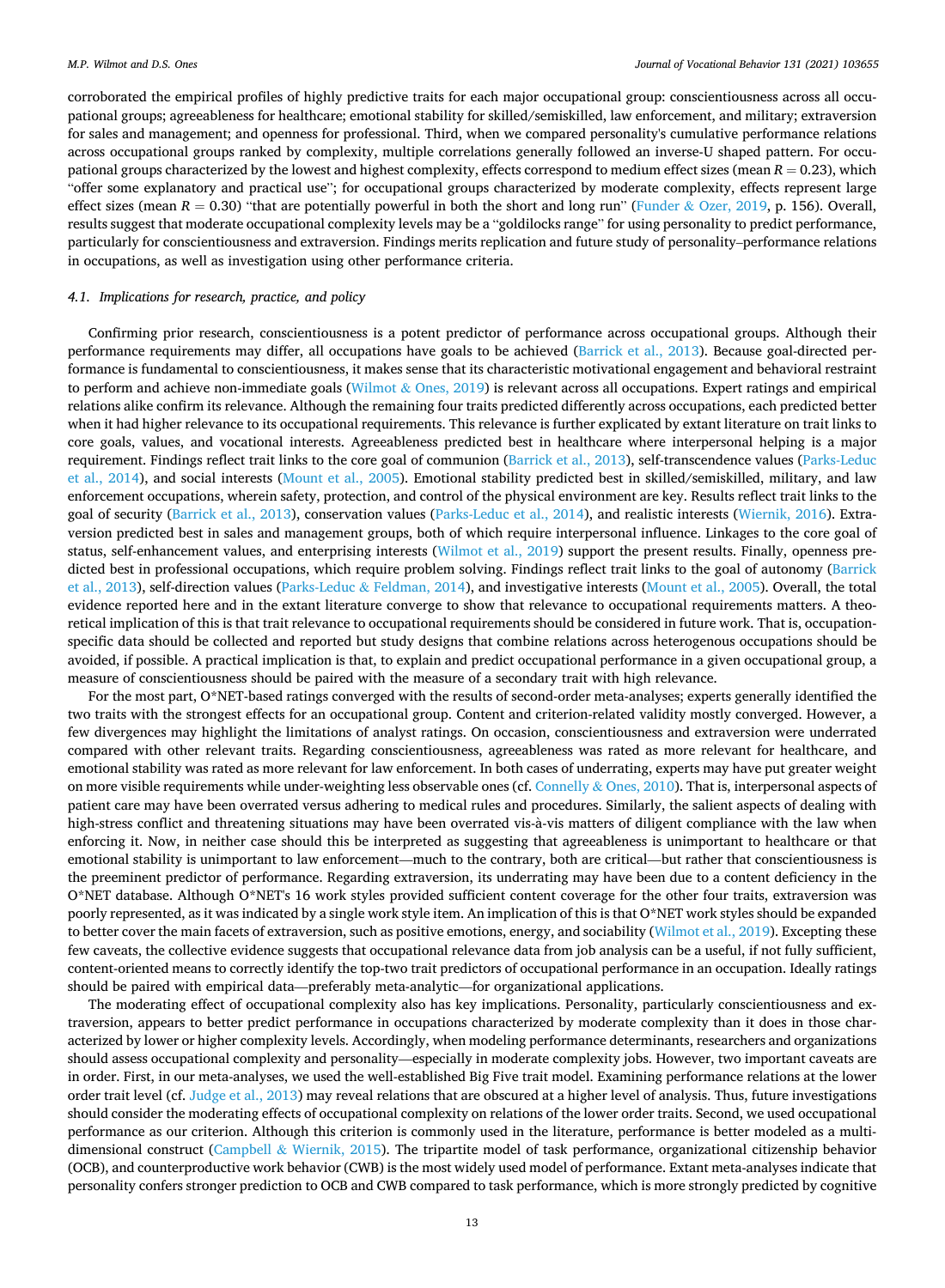ability ([Chiaburu et al., 2011](#page-16-0); [Mackey et al., 2021;](#page-16-0) [Schmidt et al., 2008\)](#page-17-0). Accordingly, the present meta-analytic data primarily reflect task performance and its outcomes. Thus, future research should consider the moderating effects of occupational complexity on other dimensions of personality–performance relations. At the very least, our finding of a "goldilocks range" of optimal prediction in moderate complexity occupations merits future investigation and replication to test its robustness and generalizability.

Finally, findings have applied and policy implications. As a whole, society benefits from better performing employees ([Campbell](#page-16-0)  $\&$ [Wiernik, 2015\)](#page-16-0). Organizations can and should base employee selection systems on rigorous scientific evidence, such as the person-ality–occupational performance relations reported here. Job-relatedness is a central feature of legal selection (Ryan & [Ployhart, 2014](#page-16-0)). In cases where selection systems are legally challenged, courts may benefit from considering findings from this research. The statistical links established by meta-analytic correlations constitute broad-based evidence for the occupational relevance of conscientiousness across occupational groups, as well as the relevance of key traits for certain occupational groups. Individuals may also benefit from our findings. Vocational choice is based on a combination of preferences, values, and vocational interests (Hansen & [Wiernik, 2018](#page-16-0); [Holland, 1959; Nye et al., 2017](#page-16-0)). Hence, by providing individuals with information about occupational performance profiles alongside their own personality assessment profile, findings may improve occupational guidance and ultimately help clarify vocational choice [\(Sauermann, 2005](#page-17-0); [Whiston et al., 2017\)](#page-17-0).

# **5. Conclusion**

Personality is a valuable human capital resource and a useful predictor of occupational performance. However, occupational requirements and complexity are major considerations for applying this resource. The findings presented here should prove useful for scholars pursuing a richer understanding of personality–performance relations; for organizations honing employee talent identification and selection systems; for individuals choosing a well-fitting vocation; and for society at-large, which would reap the collective benefits of better occupational performance.

### **CRediT authorship contribution statement**

M.P.W. and D.S.O. conceptualized research; M.P.W. designed research; M.P.W. performed research; M.P.W. analyzed data; and M. P.W. and D.S.O. wrote the paper.

# **References<sup>4</sup>**

Azen, R., & Budescu, D. V. (2003). The dominance analysis approach for comparing predictors in multiple regression. *Psychological Methods, 8,* 129–148.

\*Barrick, M. R., & Mount, M. K. (1991). The big five personality dimensions and job performance: A meta-analysis. *Personnel Psychology, 44,* 1–26.

Barrick, M. R., Mount, M. K., Li, N. (2013). The theory of purposeful work behavior: The role of personality, higher-order goals, and job characteristics. *Academy of Management Review, 38*, 132–153.

Borghans, L., Duckworth, A. L., Heckman, J. J., & ter Weel, B. (2008). The economics and psychology of personality traits. *Journal of Human Resources, 43,* 972–1059.

Brandstatter, H. (2011). Personality aspects of entrepreneurship: A look at five meta-analyses. *Personality and Individual Differences, 51*, 222–230.

Burt, C. (1948). The factorial study of temperamental traits. *British Journal of Statistical Psychology, 1*, 178–203.

Campbell, J. C., & Wiernik, B. M. (2015). The modeling and assessment of work performance. *Annual Review of Organizational Psychology and Organizational Behavior, 2*, 47–74.

Chiaburu, D. S., Oh, I.-S., Berry, C. M., Li, N., & Gardner, R. G. (2011). The Five-Factor Model of personality traits and organizational citizenship behaviors: A meta-analysis. *Journal of Applied Psychology*, *96*, 1140–1166. doi[:https://doi.org/10.1037/a0024004](https://doi.org/10.1037/a0024004)

Connelly, B. S., & Ones, D. S. (2010). An other perspective on personality: Meta-analytic integration of observers' accuracy and predictive validity. *Psychological Bulletin, 136,* 1092–1122.

Connelly, B. S., Ones, D. S., & Chernyshenko, O. S. (2014). Introducing the special section on Openness to Experience: Review of Openness taxonomies measurement and nomological net. *Journal of Personality Assessment, 96,* 1–16.

\*Darr, W. (2011). Military personality research: A meta-analysis of the self-description inventory. *Military Psychology, 23,* 272–296. Dudley, N. M., Orvis, K. A., Lebiecki, J. E., & Cortina, J. M. (2006). A meta-analytic investigation of conscientiousness in the prediction of job performance: Examining the intercorrelations and the incremental validity of narrow traits. *Journal of Applied Psychology, 91*, 40–57.

Funder, D. C., & Ozer, D. J. (2019). Evaluating effect size in psychological research: Sense and nonsense. *Advances in Methods and Practices of Psychological Science, 2*(2)*,* 156–168. doi[:https://doi.org/10.1177/25152459198472](https://doi.org/10.1177/25152459198472) 

Ghiselli, E. E., Campbell, J. P., & Zedeck, S. (1981). *Measurement theory for the behavioral sciences*. San Francisco, CA: WH Freeman. \*Gnambs, T. (2015). What makes a computer wiz? Linking personality traits and programming aptitude. *Journal of Research in* 

 $4$  References included in second-order meta-analyses are marked with an asterisks  $(*)$ .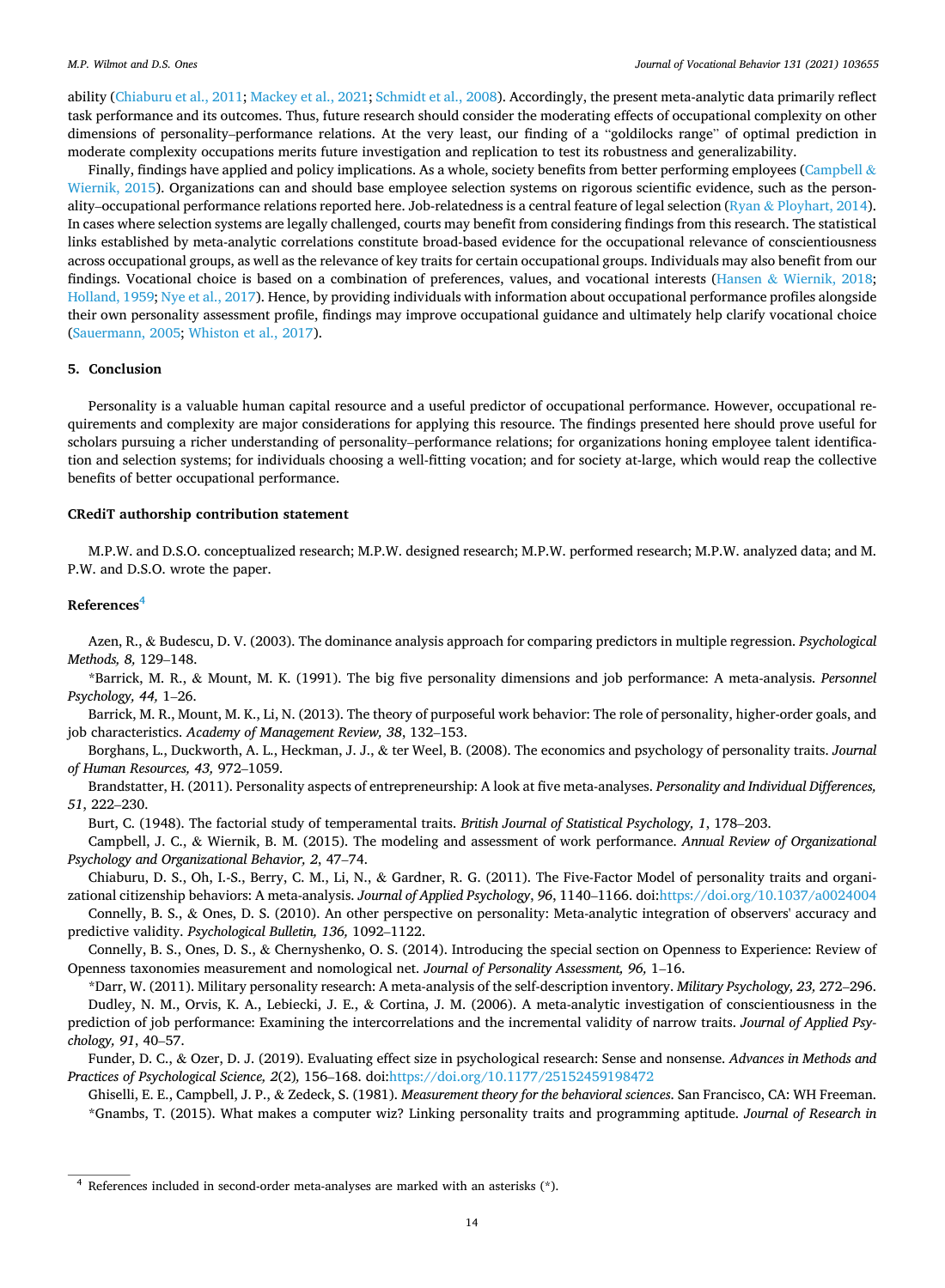#### *M.P. Wilmot and D.S. Ones*

*Personality, 58,* 31–34.

Hansen, J.-I. C., & Wiernik, B. M. (2018). Work preferences: Vocational interests and values. In D. Ones, N. Anderson, C. Viswesvaran, & H. Sinangil (Eds.), *The SAGE handbook of industrial, work and organizational psychology: Personnel psychology and employee performance* (pp. 408–445). Thousand Oaks, CA: Sage.

Hogan, J., & Holland, B. (2003). Using theory to evaluate personality and job-performance relations: A socioanalytic perspective. *Journal of Applied Psychology, 88,* 100–112.

Holland, J. L. (1959). A theory of vocational choice. *Journal of Counseling Psychology, 6,* 35–45.

\*Hough, L. M. (1992). The 'big five' personality variables–construct confusion: Description versus prediction. *Human Performance, 5,* 139–155.

Hunter, J. E., & Hunter, R. F. (1984). Validity and utility of alternative predictors of job performance. *Psychological Bulletin, 96,*  72–98.

Hunter, J. E., & Schmidt, F. L. (2014). *Methods of meta-analysis: Correcting error and bias in research findings* (3rd ed.) Thousand Oaks, CA: Sage.

\*Hurtz, G. M., & Donovan, J. J. (2000). Personality and job performance: The big five revisited. *Journal of Applied Psychology, 85,*  869–879.

\*Judge, T. A., & Zapata, C. P. (2015). The person–situation debate revisited: Effect of situation strength and trait activation on the validity of the big five personality traits in predicting job performance. *Academy of Management Journal, 58,* 1149–1179.

Judge, T. A., Klinger, R., Simon, L. S., & Yang, I. W. F. (2008). Contributions of personality to organizational behavior and psychology: Findings criticisms and future research directions. *Social and Personality Psychology Compass, 2,* 1982–2000.

Judge, T. A., Rodell, J. B., Klinger, R. L., Simon, L. S., & Crawford, E. R. (2013). Hierarchical representations of the five-factor model of personality in predicting job performance: Integrating three organizing frameworks with two theoretical perspectives. *Journal of Applied Psychology, 98,* 875–925.

\*Kim, L. E., Jörg, V., & Klassen, R. M. (2019). A meta-analysis of the effects of teacher personality on teacher effectiveness and burnout. *Educational Psychology Review, 31,* 163–195.

Klassen, R. M. & Tze, V. M. C. (2014). Teachers' self-efficacy, personality, and teaching effectiveness: A meta-analysis. *Educational Psychology Review, 12,* 59–76.

\*Lado, M., & Alonso, P. (2017). The five-factor model and job performance in low complexity jobs: A quantitative synthesis. *Journal of Work and Organizational Psychology, 33,* 175–182.

Levine, L., Spector, P. E., Menon, S., Narayanan, L., & Cannon-Bowers, J. (1996). Validity generalization for cognitive, psychomotor, and perceptual tests for craft jobs in the utility industry. *Human Performance, 9,* 1–22.

Mackey, J. D., McAllister, C. P., & Ellen, B. P. (2021). A meta-analysis of interpersonal and organizational workplace deviance research. *Journal of Management, 47*(3), 597–622. doi[:https://doi.org/10.1177/0149206319862612](https://doi.org/10.1177/0149206319862612) 

McCloy, R. A. (1994). Predicting job performance scores without performance data. In B. F. Green & A. S. Mavor (Eds.), *Modeling cost and performance for military enlistment* (pp. 61–99). Washington, DC: National Academy Press.

\*Mol, S. T. (2005). Predicting expatriate job performance for selection purposes: A quantitative review. *Journal of Cross-Cultural Psychology, 36,* 590–620.

Mount, M. K., Barrick, M. R., & Stewart, G. L. (1998). Five-factor model of personality and performance in jobs involving interpersonal interactions. *Human Performance, 11,* 145–165.

Mount, M. K., Barrick, M. R., Scullen, S. M., & Rounds, J. B. (2005). Higher-order dimensions of the big five personality traits and the big six vocational interest types. *Personnel Psychology, 58,* 447–478.

Murphy, K. R. (2009). Is content-related evidence useful in validating selection tests? *Industrial and Organizational Psychology*, *2*, 517–526.

National Center for O\*NET Development. *O\*NET OnLine* (Updated May 25, 2021).<https://www.onetonline.org/>

Nye, C. D., Su, R., Rounds, J., & Drasgow, F. (2017). Interest congruence and performance: Revisiting recent meta-analytic findings. *Journal of Vocational Behavior*, *98*, 138–151.

\*Ones, D. S., Dilchert, S., Deller, J., Albrecht, A.-G., Duehr, E. E., & Paulus, F. M. (2012). Cross-cultural generalization: Using metaanalysis to test hypotheses about cultural variability. In A. M. Ryan, F. T. L. Leong, & F. L. Oswald (Eds.), *Conducting multinational research projects in organizational psychology: Challenges and opportunities* (pp. 91–122). Washington, DC: American Psychological Association.

Ones, D. S., Dilchert, S., & Viswesvaran, C. (2012). Cognitive abilities. In N. Schmitt (Ed.), *The Oxford handbook of personnel assessment and selection* (pp. 179–224). Oxford, UK: Oxford University Press.

Ones, D. S., Dilchert, S., Viswesvaran, C., & Judge, T. A. (2007). In support of personality assessment in organizational settings. *Personnel Psychology, 60,* 995–1027.

Ones, D. S., Viswesvaran, C., & Dilchert, S. (2005). Personality at work: Raising awareness and correcting misconceptions. *Human Performance, 18*, 389–404.

Ozer, D. J., & Benet-Martínez, V. (2006). Personality and the prediction of consequential outcomes. *Annual Review of Psychology, 57,* 401–421.

Park, H., Wiernik, B. M., Oh, I.-S., Gonzalez-Mulé, E., Ones, D. S., & Lee, Y. (2020). Meta-analytic five-factor model personality intercorrelations: Eeny, meeny, miney, moe, how, which, why, and where to go. *Journal of Applied Psychology, 105*(12), 1490–1529. doi[:https://doi.org/10.1037/apl0000476](https://doi.org/10.1037/apl0000476) 

Parks-Leduc, L., Feldman, G., & Bardi, A. (2014). Personality traits and personal values: A meta-analysis. *Personality and Social*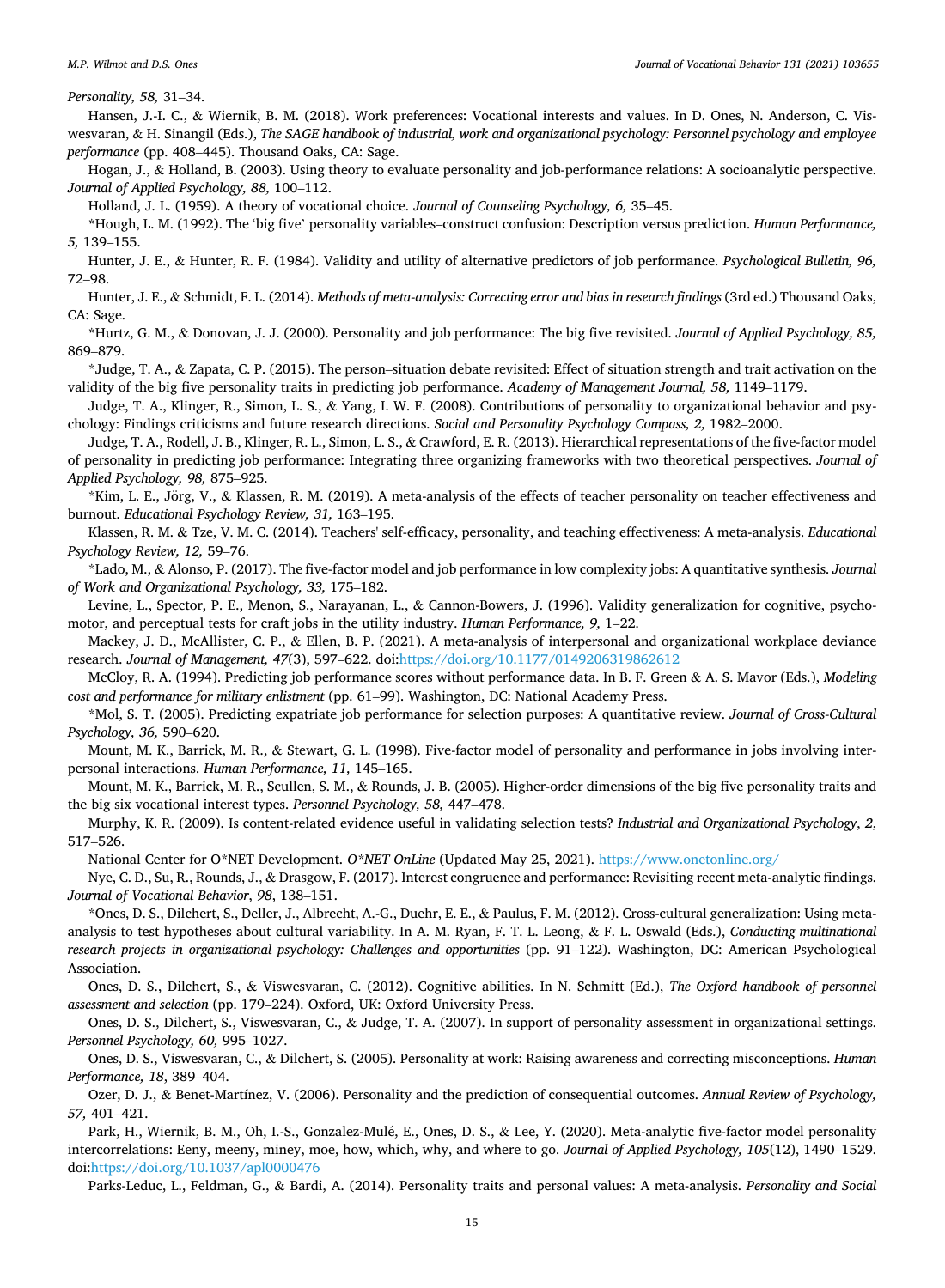*Psychology Review, 19,* 3–27.

Roberts, B. W., Kuncel, N. R. Shiner, R., Caspi, A., & Goldberg, L. R. (2007). The power of personality: The comparative validity of personality traits socioeconomic status and cognitive ability for predicting important life outcomes. *Perspectives on Psychological Science, 2,* 313–345.

Ryan, A. M., & Ployhart, R. E. (2014). A century of selection. *Annual Review of Psychology, 65,* 693–717.

Sackett, P. R. Lievens, F. Van Iddekinge, C. H., & Kuncel, N. R. (2017). Individual differences and their measurement: A review of 100 years of research. *Journal of Applied Psychology, 102,* 254–273.

Sackett, P. R., & Walmsley, P. T. (2014). Which personality attributes are most important in the workplace? *Perspectives on Psychological Science, 9,* 538–551.

\*Salgado, J. F. (1997). The five factor model of personality and job performance in the European community. *Journal of Applied Psychology, 82*, 30–43.

\*Salgado, J. F. (1998). Big five personality dimensions and job performance in army and civil occupations: A European perspective. *Human Performance, 11,* 271–288.

Salgado, J. F. (2017). Moderator effects of job complexity on the validity of forced-choice personality inventories for predicting job performance. *Journal of Work and Organizational Psychology, 33,* 229–238.

\*Salgado, J. F., Anderson, N., & Tauriz, G. (2015). The validity of ipsative and quasi-ipsative forced-choice personality inventories for different occupational groups: A comprehensive meta-analysis. *Journal of Occupational and Organizational Psychology, 88,* 797–834. Sauermann, H. (2005). Vocational choice: A decision making perspective. *Journal of Vocational Behavior*, *66*, 273–303.

Schmidt, F. L. (2012a). Cognitive tests used in selection can have content validity as well as criterion validity. *International Journal of Selection and Assessment*, *20*, 1–13.

Schmidt, F. L. (2012b). Content validity and cognitive tests: Response to Kehoe (2012), Ployhart (2012), and Sackett (2012). *International Journal of Selection and Assessment*, *20*, 28–35.

Schmidt, F. L., & Oh, I.-S. (2013). Methods for second order meta-analysis and illustrative applications. *Organizational Behavior and Human Decision Processes, 121,* 204–218.

Schmidt, F. L., Shaffer, J. A., & Oh, I.-S. (2008). Increased accuracy for range restriction corrections: Implications for the role of personality and general mental ability in job and training performance. *Personnel Psychology, 61,* 827–868.

Steel, P., & Kammeyer-Mueller, J. (2009). Using a meta-analytic perspective to enhance job component validation. *Personnel Psychology*, *62*, 533–552.

Tett, R. P., Jackson, D. N., & Rothstein, M. (1991). Personality measures as predictors of job performance: A meta-analytic review. *Personnel Psychology, 44,* 703–742.

[U.S. Bureau of Labor Statistics \(2018\).](#page-17-0) *Standard occupational classification manual* (Executive Office of the President, of Documents, Office of Management and Budget, Washington, DC).<https://www.bls.gov/soc/2018/>

[U.S. Employment Service \(1997\)](#page-17-0). *Dictionary of occupational titles* (4th ed.). Superintendent of Documents, U.S. Government Printing Office, Washington, DC). [https://www.occupationalinfo.org.](https://www.occupationalinfo.org)

Vinchur, A. J., Schippmann, J. S., Switzer III, F. S., & Roth, P. L. (1998). A meta-analytic review of predictors of job performance for salespeople. *Journal of Applied Psychology, 83,* 586–597.

Viswesvaran, C., & Ones, D. S. (2000). Measurement error in "big five factors" personality assessment: Reliability generalization across studies and measures. *Educational and Psychological Measurement, 60,* 224–235.

\*Wang, G., Holmes, R. M., Oh, I.-S., Shu, W. (2016). Do CEOs matter to firm strategic actions and firm performance? A metaanalytic investigation based on upper echelons theory. *Personnel Psychology, 69,* 775–862.

Whiston, S. C., Li, Y., Goodrich Mitts, N., & Wright, L. (2017). Effectiveness of career choice interventions: A meta-analytic replication and extension. *Journal of Vocational Behavior*, *100*, 175–184.

Whitener, E. M. (1998). Confusion of confidence intervals and credibility intervals in meta-analysis. *Journal of Applied Psychology, 75,* 315–321.

Wiernik, B. M. (2016). Intraindividual personality profiles associated with realistic interests. *Journal of Career Assessment, 24,*  460–480.

Wilmot, M. P. (2017). *Personality and its impacts across the behavioral sciences: A quantitative review of meta-analytic findings.* Unpublished doctoral dissertation, Department of Psychology, University of Minnesota, Minneapolis, MN.

Wilmot, M. P., & Ones, D. S. (2019). A century of research on conscientiousness at work. *Proceedings of the National Academy of Sciences of the United States of America, 116,* 23,004–23,010.

Wilmot, M. P., Wanberg, C. R., Kammeyer-Mueller, J. D., & Ones, D. S. (2019). Extraversion advantages at work: A quantitative review and synthesis of the meta-analytic evidence. *Journal of Applied Psychology, 104,* 1447–1470.

\*Zhao, H., Seibert, S. E., & Lumpkin, G. T. (2010). The relationship of personality to entrepreneurial intentions and performance: A meta-analytic review*. Journal of Management, 36*, 381–404.

## **Declaration of competing interest**

We, the authors, report no conflict of interest, financial or otherwise, in the submitted research.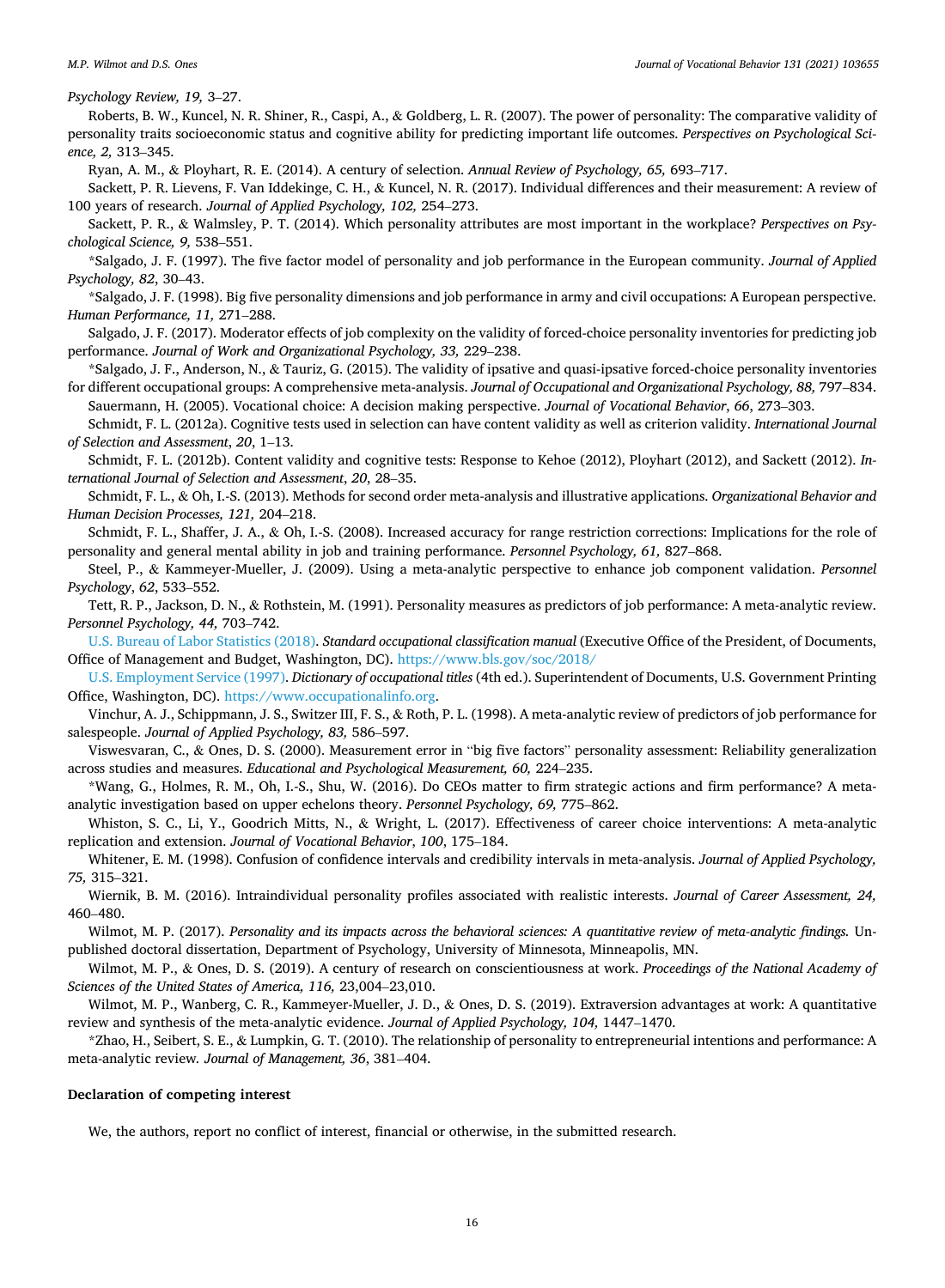## <span id="page-16-0"></span>**Appendix A. Supplementary data**

Supplementary data to this article can be found online at<https://doi.org/10.1016/j.jvb.2021.103655>.

## **References**

[Azen, R., & Budescu, D. V. \(2003\). The dominance analysis approach for comparing predictors in multiple regression.](http://refhub.elsevier.com/S0001-8791(21)00127-5/rf202110280735323774) *Psychological Methods, 8*, 129–148.

[Barrick, M. R., & Mount, M. K. \(1991\). The big five personality dimensions and job performance: A meta-analysis.](http://refhub.elsevier.com/S0001-8791(21)00127-5/rf202110280735343732) *Personnel Psychology, 44*, 1–26.

- [Barrick, M. R., Mount, M. K., & Li, N. \(2013\). The theory of purposeful work behavior: The role of personality, higher-order goals, and job characteristics.](http://refhub.elsevier.com/S0001-8791(21)00127-5/rf202110280735387323) *Academy of [Management Review, 38](http://refhub.elsevier.com/S0001-8791(21)00127-5/rf202110280735387323)*, 132–153.
- Barrick, M. R., Mount, M. K., & Judge, T. A. (2001). Personality and performance at the beginning of the new millennium: What do we know and where do we go next? *International Journal of Selection and Assessment, 9*(1-2), 9–30. <https://doi.org/10.1111/1468-2389.00160>
- [Borghans, L., Duckworth, A. L., Heckman, J. J., & ter Weel, B. \(2008\). The economics and psychology of personality traits.](http://refhub.elsevier.com/S0001-8791(21)00127-5/rf202110280725430932) *Journal of Human Resources, 43*, 972–1059. [Brandstatter, H. \(2011\). Personality aspects of entrepreneurship: A look at five meta-analyses.](http://refhub.elsevier.com/S0001-8791(21)00127-5/rf202110280735431256) *Personality and Individual Differences, 51*, 222–230.
- [Campbell, J. C., & Wiernik, B. M. \(2015\). The modeling and assessment of work performance.](http://refhub.elsevier.com/S0001-8791(21)00127-5/rf202110280725523042) *Annual review of organizational psychology and organizational behavior, 2*, [47](http://refhub.elsevier.com/S0001-8791(21)00127-5/rf202110280725523042)–74.
- Chiaburu, D. S., Oh, I.-S., Berry, C. M., Li, N., & Gardner, R. G. (2011). The five-factor model of personality traits and organizational citizenship behaviors: A metaanalysis. *Journal of Applied Psychology, 96*, 1140–1166.<https://doi.org/10.1037/a0024004>
- [Connelly, B. S., & Ones, D. S. \(2010\). An other perspective on personality: Meta-analytic integration of observers](http://refhub.elsevier.com/S0001-8791(21)00127-5/rf202110280735537048)' accuracy and predictive validity. *Psychological [Bulletin, 136](http://refhub.elsevier.com/S0001-8791(21)00127-5/rf202110280735537048)*, 1092–1122.
- [Connelly, B. S., Ones, D. S., & Chernyshenko, O. S. \(2014\). Introducing the special section on openness to experience: Review of openness taxonomies measurement](http://refhub.elsevier.com/S0001-8791(21)00127-5/rf202110280735596406) and nomological net. *[Journal of Personality Assessment, 96](http://refhub.elsevier.com/S0001-8791(21)00127-5/rf202110280735596406)*, 1–16.
- [Darr, W. \(2011\). Military personality research: A meta-analysis of the self-description inventory.](http://refhub.elsevier.com/S0001-8791(21)00127-5/rf202110280736026919) *Military Psychology, 23*, 272–296.
- Funder, D. C., a., & Ozer, D. J. (2019). Evaluating effect size in psychological research: Sense and nonsense. *Advances in methods and practices of psychological science, 2*  (2), 156–168. <https://doi.org/10.1177/25152459198472>
- [Gnambs, T. \(2015\). What makes a computer wiz? Linking personality traits and programming aptitude.](http://refhub.elsevier.com/S0001-8791(21)00127-5/rf202110280736061363) *Journal of Research in Personality, 58*, 31–34.
- [Hansen, J.-I. C., & Wiernik, B. M. \(2018\). Work preferences: Vocational interests and values. In D. Ones, N. Anderson, C. Viswesvaran, & H. Sinangil \(Eds.\),](http://refhub.elsevier.com/S0001-8791(21)00127-5/rf202110280726215385) *The SAGE [Handbook of Industrial, Work and Organizational Psychology: Personnel Psychology and Employee Performance](http://refhub.elsevier.com/S0001-8791(21)00127-5/rf202110280726215385)* (pp. 408–445). Thousand Oaks, CA: Sage.
- [Hogan, J., & Holland, B. \(2003\). Using theory to evaluate personality and job-performance relations: A socioanalytic perspective.](http://refhub.elsevier.com/S0001-8791(21)00127-5/rf202110280736077389) *Journal of Applied Psychology, 88*, 100–[112.](http://refhub.elsevier.com/S0001-8791(21)00127-5/rf202110280736077389)
- [Holland, J. L. \(1959\). A theory of vocational choice.](http://refhub.elsevier.com/S0001-8791(21)00127-5/rf202110280736119652) *Journal of Counseling Psychology, 6*, 35–45.
- [Hunter, J. E., & Hunter, R. F. \(1984\). Validity and utility of alternative predictors of job performance.](http://refhub.elsevier.com/S0001-8791(21)00127-5/rf202110280736133478) *Psychological Bulletin, 96*, 72–98.
- Hunter, J. E., & Schmidt, F. L. (2014). *[Methods of Meta-analysis: Correcting Error and Bias in Research Findings](http://refhub.elsevier.com/S0001-8791(21)00127-5/rf202110280726493374)* (3rd ed.). Thousand Oaks, CA: Sage.
- [Hurtz, G. M., & Donovan, J. J. \(2000\). Personality and job performance: The big five revisited.](http://refhub.elsevier.com/S0001-8791(21)00127-5/rf202110280736329529) *Journal of Applied Psychology, 85*, 869–879.
- Judge, T. A., & Zapata, C. P. (2015). The person–[situation debate revisited: Effect of situation strength and trait activation on the validity of the big five personality](http://refhub.elsevier.com/S0001-8791(21)00127-5/rf202110280736368433) [traits in predicting job performance.](http://refhub.elsevier.com/S0001-8791(21)00127-5/rf202110280736368433) *Academy of Management Journal, 58*, 1149–1179.
- [Judge, T. A., Klinger, R., Simon, L. S., & Yang, I. W. F. \(2008\). Contributions of personality to organizational behavior and psychology: Findings criticisms and future](http://refhub.elsevier.com/S0001-8791(21)00127-5/rf202110280736429033) research directions. *[Social and Personality Psychology Compass, 2](http://refhub.elsevier.com/S0001-8791(21)00127-5/rf202110280736429033)*, 1982–2000.
- [Judge, T. A., Rodell, J. B., Klinger, R. L., Simon, L. S., & Crawford, E. R. \(2013\). Hierarchical representations of the five-factor model of personality in predicting job](http://refhub.elsevier.com/S0001-8791(21)00127-5/rf202110280736457644) [performance: Integrating three organizing frameworks with two theoretical perspectives.](http://refhub.elsevier.com/S0001-8791(21)00127-5/rf202110280736457644) *Journal of Applied Psychology, 98*, 875–925.
- Kim, L. E., Jörg, V., & Klassen, R. M. (2019). A meta-analysis of the effects of teacher personality on teacher effectiveness and burnout. *Educational Psychology Review*, *31*[, 163](http://refhub.elsevier.com/S0001-8791(21)00127-5/rf202110280720390376)–195.

Klassen, R. M., & Tze, V. M. C. (2014). Teachers' [self-efficacy, personality, and teaching effectiveness: A meta-analysis.](http://refhub.elsevier.com/S0001-8791(21)00127-5/rf202110280726515313) *Educational Psychology Review, 12*, 59–76.

[Lado, M., & Alonso, P. \(2017\). The five-factor model and job performance in low complexity jobs: A quantitative synthesis.](http://refhub.elsevier.com/S0001-8791(21)00127-5/rf202110280726567857) *Journal of Work and Organizational [Psychology, 33](http://refhub.elsevier.com/S0001-8791(21)00127-5/rf202110280726567857)*, 175–182.

- [Levine, L., Spector, P. E., Menon, S., Narayanan, L., & Cannon-Bowers, J. \(1996\). Validity generalization for cognitive, psychomotor, and perceptual tests for craft jobs](http://refhub.elsevier.com/S0001-8791(21)00127-5/rf202110280726584505) [in the utility industry.](http://refhub.elsevier.com/S0001-8791(21)00127-5/rf202110280726584505) *Human Performance, 9*, 1–22.
- Mackey, J. D., McAllister, C. P., & Ellen, B. P. (2021). A meta-analysis of interpersonal and organizational workplace deviance research. *Journal of Management, 47*(3), 597–622. <https://doi.org/10.1177/0149206319862612>
- [McCloy, R. A. \(1994\). Predicting job performance scores without performance data. In B. F. Green, & A. S. Mavor \(Eds.\),](http://refhub.elsevier.com/S0001-8791(21)00127-5/rf202110280727115842) *Modeling cost and performance for military enlistment* (pp. 61–[99\). Washington, DC: National Academy Press.](http://refhub.elsevier.com/S0001-8791(21)00127-5/rf202110280727115842)
- [Mount, M. K., Barrick, M. R., & Stewart, G. L. \(1998\). Five-factor model of personality and performance in jobs involving interpersonal interactions.](http://refhub.elsevier.com/S0001-8791(21)00127-5/rf202110280728412921) *Human [Performance, 11](http://refhub.elsevier.com/S0001-8791(21)00127-5/rf202110280728412921)*, 145–165.
- [Mount, M. K., Barrick, M. R., Scullen, S. M., & Rounds, J. B. \(2005\). Higher-order dimensions of the big five personality traits and the big six vocational interest types.](http://refhub.elsevier.com/S0001-8791(21)00127-5/rf202110280729328708) *[Personnel Psychology, 58](http://refhub.elsevier.com/S0001-8791(21)00127-5/rf202110280729328708)*, 447–478.
- [Murphy, K. R. \(2009\). Is content-related evidence useful in validating selection tests?](http://refhub.elsevier.com/S0001-8791(21)00127-5/rf202110280733187520) *Industrial and Organizational Psychology, 2*, 517–526.

National Center for O\*NET Development. (May 25, 2021). <https://www.onetonline.org/>.

[Nye, C. D., Su, R., Rounds, J., & Drasgow, F. \(2017\). Interest congruence and performance: Revisiting recent meta-analytic findings.](http://refhub.elsevier.com/S0001-8791(21)00127-5/rf202110280736490986) *Journal of Vocational Behavior, 98*, 138–[151.](http://refhub.elsevier.com/S0001-8791(21)00127-5/rf202110280736490986)

[Ones, D. S., Viswesvaran, C., & Dilchert, S. \(2005\). Personality at work: Raising awareness and correcting misconceptions.](http://refhub.elsevier.com/S0001-8791(21)00127-5/rf202110280729461484) *Human Performance, 18*, 389–404.

[Ones, D. S., Dilchert, S., Viswesvaran, C., & Judge, T. A. \(2007\). In support of personality assessment in organizational settings.](http://refhub.elsevier.com/S0001-8791(21)00127-5/rf202110280736562176) *Personnel Psychology, 60*, 995–1027. [Ones, D. S., Dilchert, S., Deller, J., Albrecht, A.-G., Duehr, E. E., & Paulus, F. M. \(2012\). Cross-cultural generalization: Using meta-analysis to test hypotheses about](http://refhub.elsevier.com/S0001-8791(21)00127-5/rf202110280729348999) cultural variability. In A. M. Ryan, F. T. L. Leong, & F. L. Oswald (Eds.), *[Conducting multinational research projects in organizational psychology: Challenges and](http://refhub.elsevier.com/S0001-8791(21)00127-5/rf202110280729348999)* 

*opportunities* (pp. 91–[122\). Washington, DC: American Psychological Association.](http://refhub.elsevier.com/S0001-8791(21)00127-5/rf202110280729348999)

[Ones, D. S., Dilchert, S., & Viswesvaran, C. \(2012\). Cognitive abilities. In N. Schmitt \(Ed.\),](http://refhub.elsevier.com/S0001-8791(21)00127-5/rf202110280729402441) *The Oxford handbook of personnel assessment and selection* (pp. 179–224). [Oxford, UK: Oxford University Press](http://refhub.elsevier.com/S0001-8791(21)00127-5/rf202110280729402441).

[Ozer, D. J., & Benet-Martínez, V. \(2006\). Personality and the prediction of consequential outcomes.](http://refhub.elsevier.com/S0001-8791(21)00127-5/rf202110280737127066) *Annual Review of Psychology, 57*, 401–421.

Park, H., Wiernik, B. M., Oh, I.-S., Gonzalez-Mulé, E., Ones, D. S., & Lee, Y. (2020). Meta-analytic five-factor model personality intercorrelations: Eeny, meeny, miney, Moe, how, which, why, and where to go. *Journal of Applied Psychology, 105*(12), 1490–1529.<https://doi.org/10.1037/apl0000476>

[Parks-Leduc, L., Feldman, G., & Bardi, A. \(2014\). Personality traits and personal values: A meta-analysis.](http://refhub.elsevier.com/S0001-8791(21)00127-5/rf202110280729486511) *Personality and Social Psychology Review, 19*, 3–27.

[Roberts, B. W., Kuncel, N. R., Shiner, R., Caspi, A., & Goldberg, L. R. \(2007\). The power of personality: The comparative validity of personality traits socioeconomic](http://refhub.elsevier.com/S0001-8791(21)00127-5/rf202110280737231679) [status and cognitive ability for predicting important life outcomes.](http://refhub.elsevier.com/S0001-8791(21)00127-5/rf202110280737231679) *Perspectives on Psychological Science, 2*, 313–345.

[Ryan, A. M., & Ployhart, R. E. \(2014\). A century of selection.](http://refhub.elsevier.com/S0001-8791(21)00127-5/rf202110280737421356) *Annual Review of Psychology, 65*, 693–717.

[Sackett, P. R., & Walmsley, P. T. \(2014\). Which personality attributes are most important in the workplace?](http://refhub.elsevier.com/S0001-8791(21)00127-5/rf202110280737442604) *Perspectives on Psychological Science, 9*, 538–551.